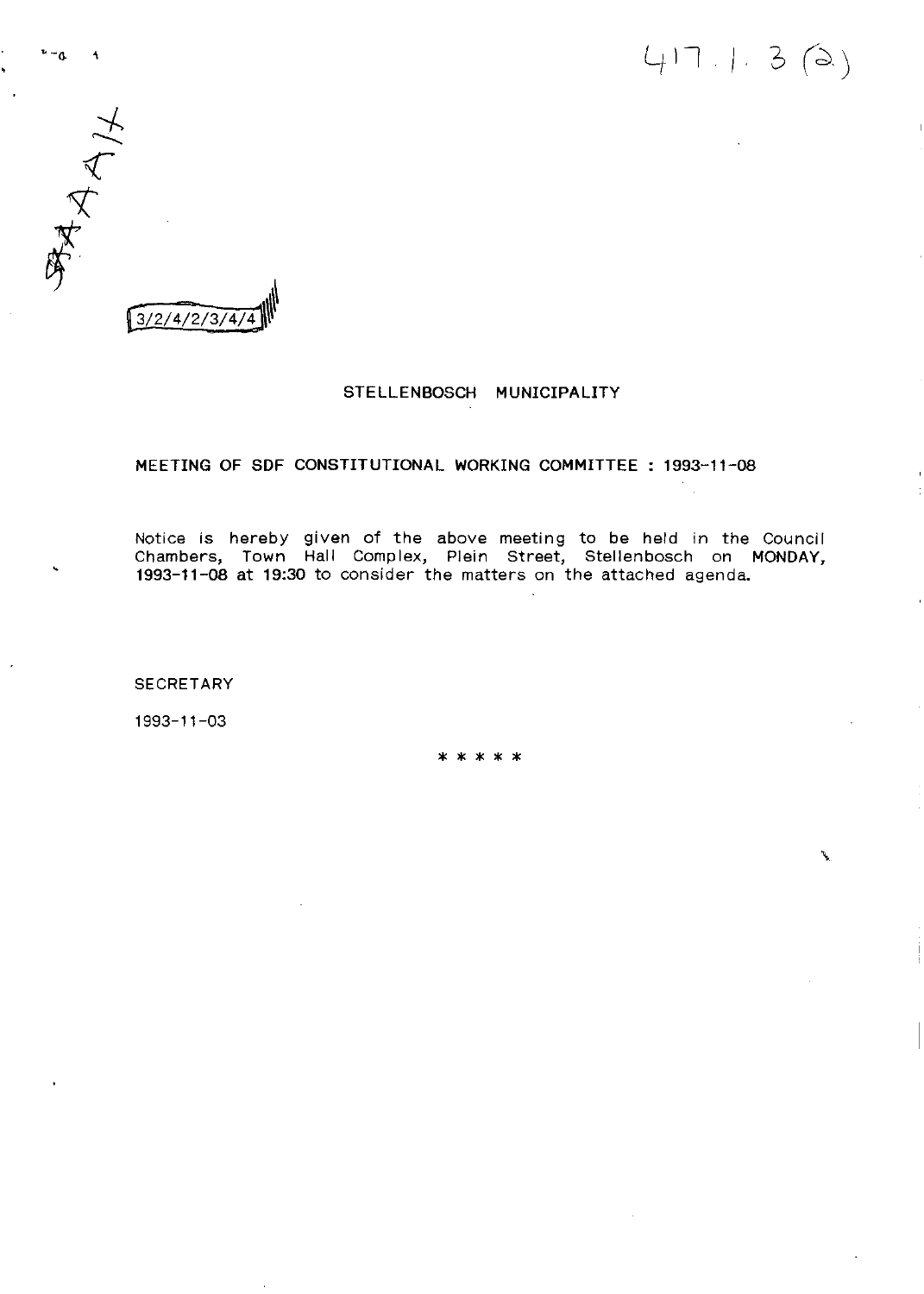$\ddot{\phantom{1}}$ 

: 1993-11-08

## 1. LEAVE OF ABSENCE

2. CONFIRMATION OF MINUTES OF CWC MEETINGS

## 2.1 CWC MEETING HELD ON 1993-08-19

The minutes are attached as PAGES 4 - 10.

FOR CONFIRMATION.

## 2.2 SPECIAL CWC MEETING HELD ON 1993-09-27

The minutes are attached as PAGES 11 and 12.

## FOR CONFIRMATION.

### 3. STRUCTURING OF LOCAL GOVERNMENT IN THE PRE-INTERIM PERIOD

It was agreed by the SDF on 1993-10-07 (item 5.3.2) that the recommendation by the CWC meeting held on 1993-08-19 (item 2.1.1) that the abovementioned matter stand over until sufficient progress has been made on national level, be referred to<br>the next CWC meeting.  $\frac{1}{5}$ 

FOR CONSIDERATION.

## 4. STATUS AND MODUS OPERANDI OF THE SDF

It was agreed by the SDF on 1993-10-07 (item 5.3.2) that the 10 point discussion document, attached as PAGE 13, be referred to the next CWC meeting.

#### FOR CONSIDERATION.

## 5. MEMBERSHIP OF THE SDF : CHANGING OF NAME TO STELLENBOSCH NEGO-TIATING FORUM (SNF)

The SDF agreed on 1993-10-07 (item 5.4), inter alia, that the CWC consider the changing of the name Stellenbosch Discussion Forum to Stellenbosch Negotiating Forum.

## FOR CONSIDERATION.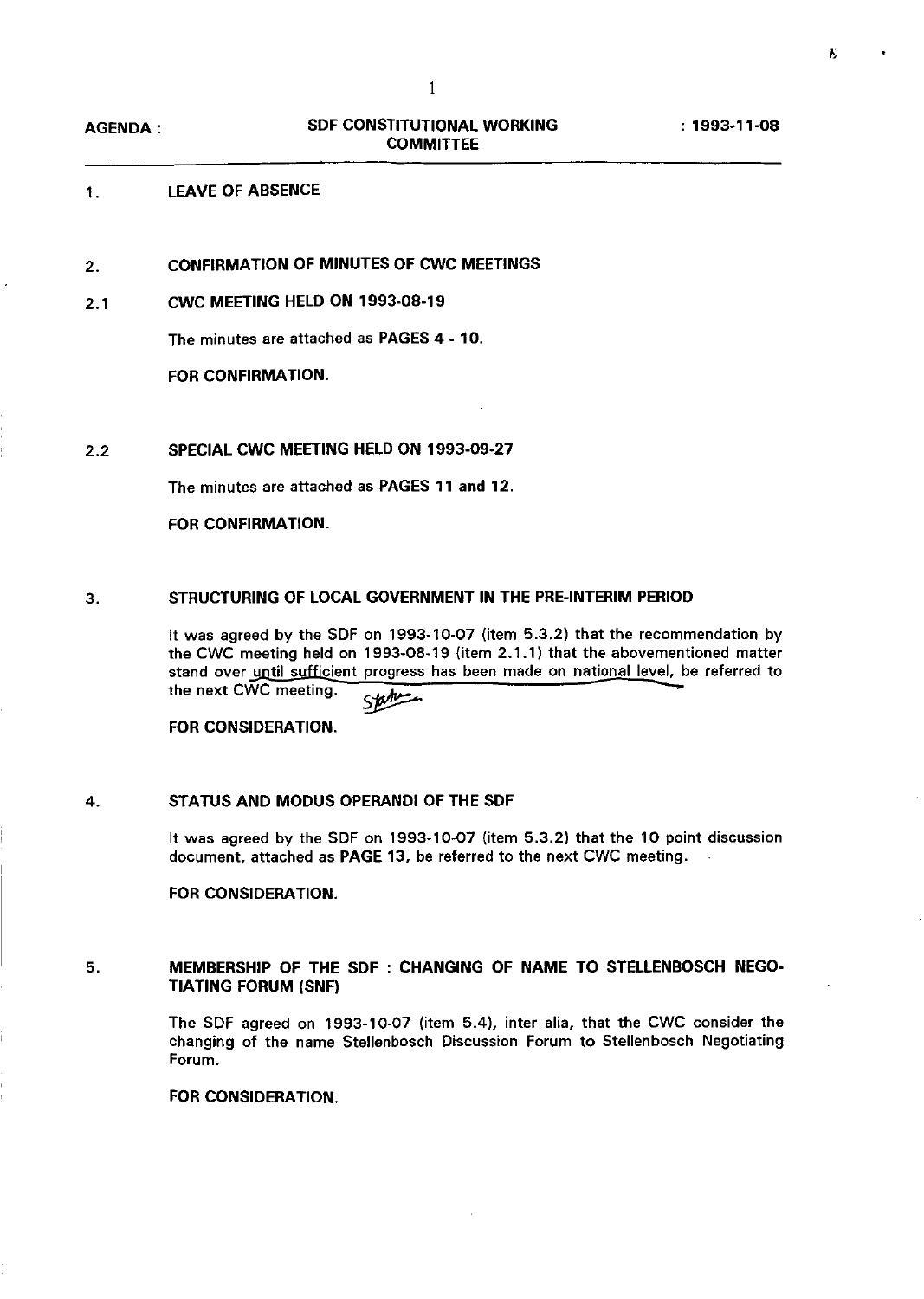## 6. **VOTERS EDUCATION**

It was agreed by the SDF on 1993-10-07 (item 5.8) that the request by HC de Klerk to inform the SDF further on the abovemnentioned matter, be referred to the next **CWC** meeting.

## **FOR CONSIDERATION.**

7.

#### **DISPUTE RESOLUTIONS COMMITTEE**

It was agreed by the SDF on 1993-10-07 (item 5.9), that the matter be referred to the next CWC meeting.

**FOR CONSIDERATION.**

## 8. **CAPE METROPOLITAN NEGOTIATING FORUM**

It was agreed by the SDF on 1993-10-07 (item 6.2) that the proposed founding document of the Cape Metropolitan Negotiating Forum, attached as **PAGES 14** - 20, be referred to the next CWC meeting.

## **FOR CONSIDERATION.**

9. **KAVA MANDl TOWN CONCll: CONTINUED PARTICIPATION IN THE** SDF

At the CWC meeting held on 1993-08-19 (item 5) it was agreed that bi-Iateral discussions take place on the above issue, first between the Joint Stellenbosch Town Council/Management Committee and the Kaya Mandi Town Council and thereafter between the Joint Stellenbosch Town Council/Management Committee and the ANC/SANCO alliance, with report-back to the SDF.

At the SDF meeting held on 1993-10-07 (item 5.4) it was agreed that the report of the Ad Hoc Committee, attached as **PAGES 21** - 23, whereby the Kaya Mandi Town Council was proposed as a full member of the SDF, be accepted.

~OR **CONSIDERATION.**

## 10. **SDF : AREA OF JURISDICTION**

It was agreed by the SDF on 1993-10-07 (item 5.4.1, see report of the Ad Hoc Committee attached as **PAGES 21** - 23), that organisations within the "jurisdiction region" of Stellenbosch Municipality, viz Idas Valley/Cloetesville Management Committee and Stellenbosch and Kaya Mandi Town Councils be granted full membership of the SDF.

ment of the control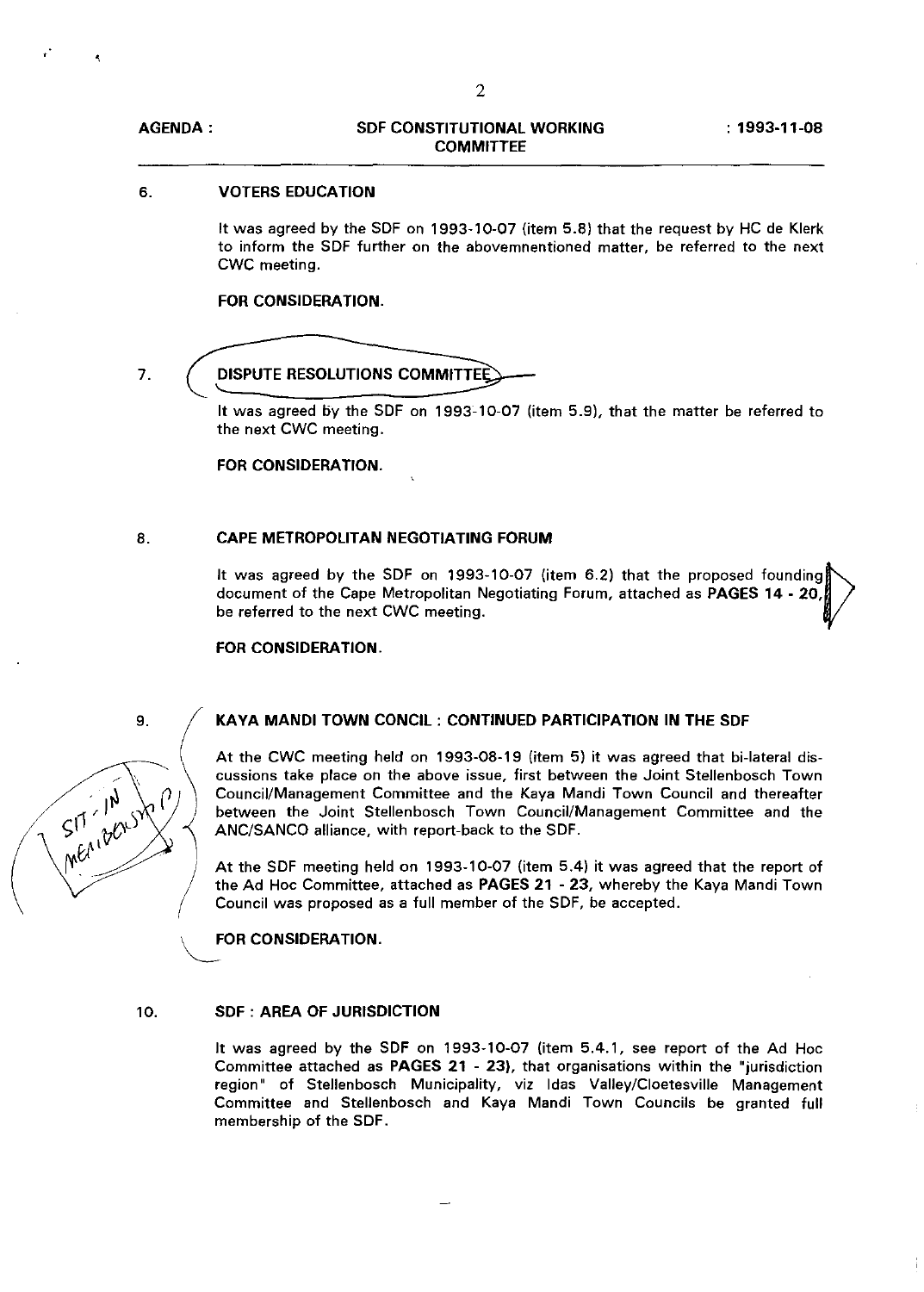: **1993-11-08**

e.

The eventual inclusion of the surrounding rural areas in a greater Stellenbosch, and at what stage, need also be addressed.

## **FOR CONSIDERATION.**

## 11. **OCCUPATION OF THE ADMINISTRATIVE OFFICES: KAVA MANDl**

The Joint Town Council/Management Committee requested that this matter be placed on the agenda of this CWC meeting.

**FOR CONSIDERATION.**

## 12. **CONTINUED EXISTENCE OF THE SDF**

The continued existence of the SDF after the implementation of an appointed transitional local council for Stellenbosch need to be addressed.

## **FOR CONSIDERATION.**



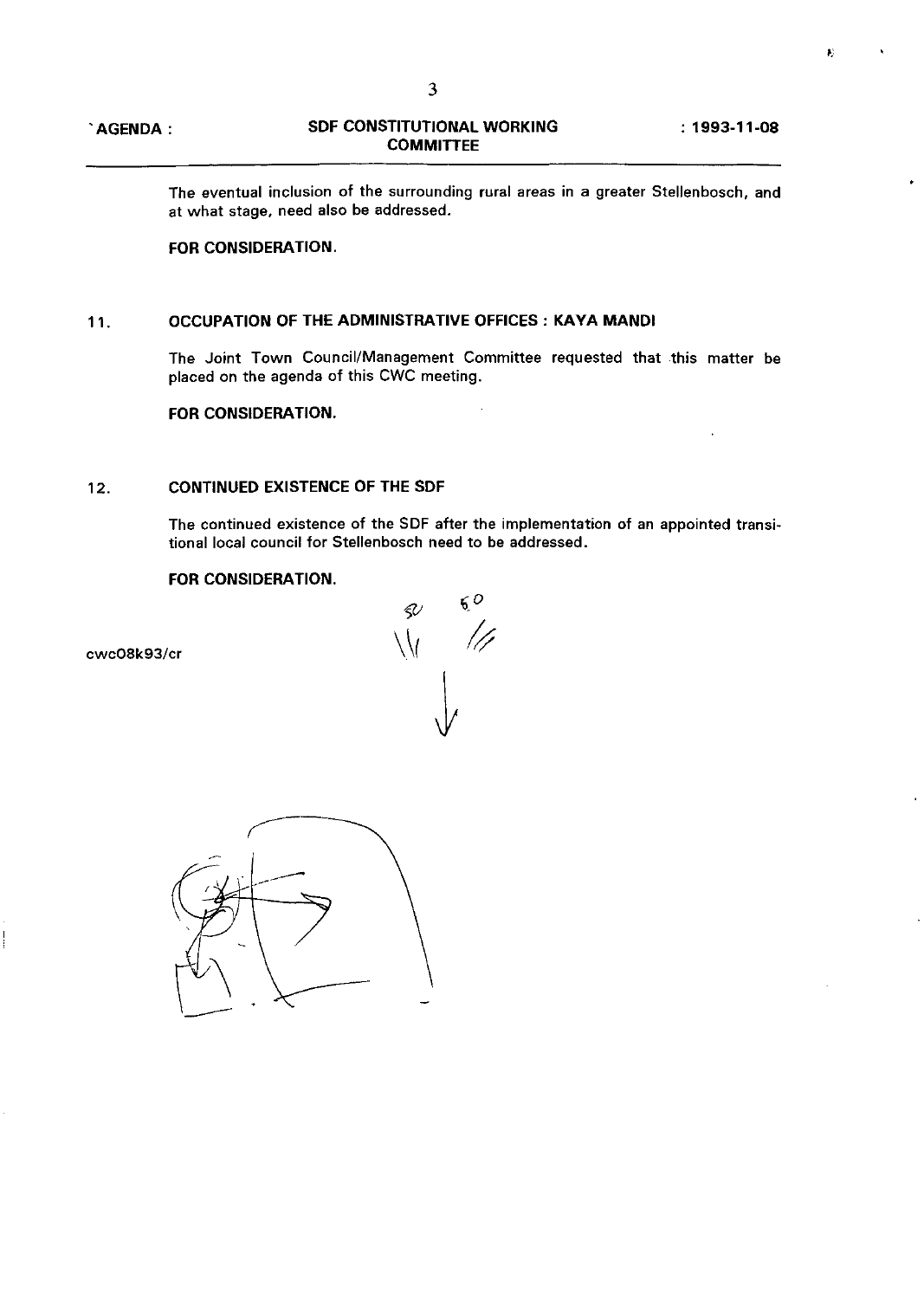## MINUTES OF SDF CONSTITUTIONAL WORKING COMMITTEE MEETING OF REPRESENTATIVES OF COMMUNITY BASED ORGANISATIONS AND STELLEN-BOSCH TOWN COUNCIL HELD IN THE COUNCIL CHAMBERS, TOWN HALL, PLEIN STREET, STELLENBOSCH ON THURSDAY, 1993-08-19 AT 19:00

| <b>FILL</b>                                                |                             |                                                                 |
|------------------------------------------------------------|-----------------------------|-----------------------------------------------------------------|
| Facilitators                                               | ÷.                          | L du Plessis (Chairperson)<br>V Honey<br>S Adams                |
| Joint Stellenbosch Town Council/ :<br>Management Committee |                             | JAM van Schoor<br>J Cawood<br>JP Retief<br>CTB Davy (Secretary) |
| Kaya Mandi Development Forum                               | $\mathcal{L} = \mathcal{L}$ | VV Myataza                                                      |
| <b>SANCO</b>                                               | ÷                           | MM Ngcofe<br>A Cungwa                                           |
| <b>ANC</b>                                                 | ÷                           | R Mastenbroek<br>MC Ntsomboti                                   |
| <b>SHAC</b>                                                | ÷                           | P Louw<br>W Nel                                                 |
| Chamber of Business (SACOB)                                | $\ddot{\phantom{a}}$        | SP Kruger                                                       |
| Stellenbosch Ratepayers Association: P Fourie              |                             | <b>BJP</b> Pienaar                                              |
| <b>OBSERVERS:</b>                                          |                             |                                                                 |
| Joint Stellenbosch Town Council/ :<br>Management Committee |                             | EPS Taljaard<br>SW Oliphant                                     |
| ANC Womens League                                          | $\ddot{\phantom{a}}$        | M Stokwe<br>E Yanta<br>A Ngjima<br>N Hani                       |
| PAC of Azania                                              | ÷                           | SC Mkapula<br>L Makasi<br>SM Mrali                              |
|                                                            | * * * * *                   |                                                                 |
|                                                            |                             |                                                                 |

1. LEAVE OF ABSENCE

1. RESOLVED

PRESENT:

that leave of absence be granted to L Silberbauer (SACOB); PG van Breda (Stellenbosch Ratepayers Association); MC Carlnus and W Bekker (Stellenbosch Sakekamer) and DEW Schumann (Joint Stellenbosch Town Council/Management Committee).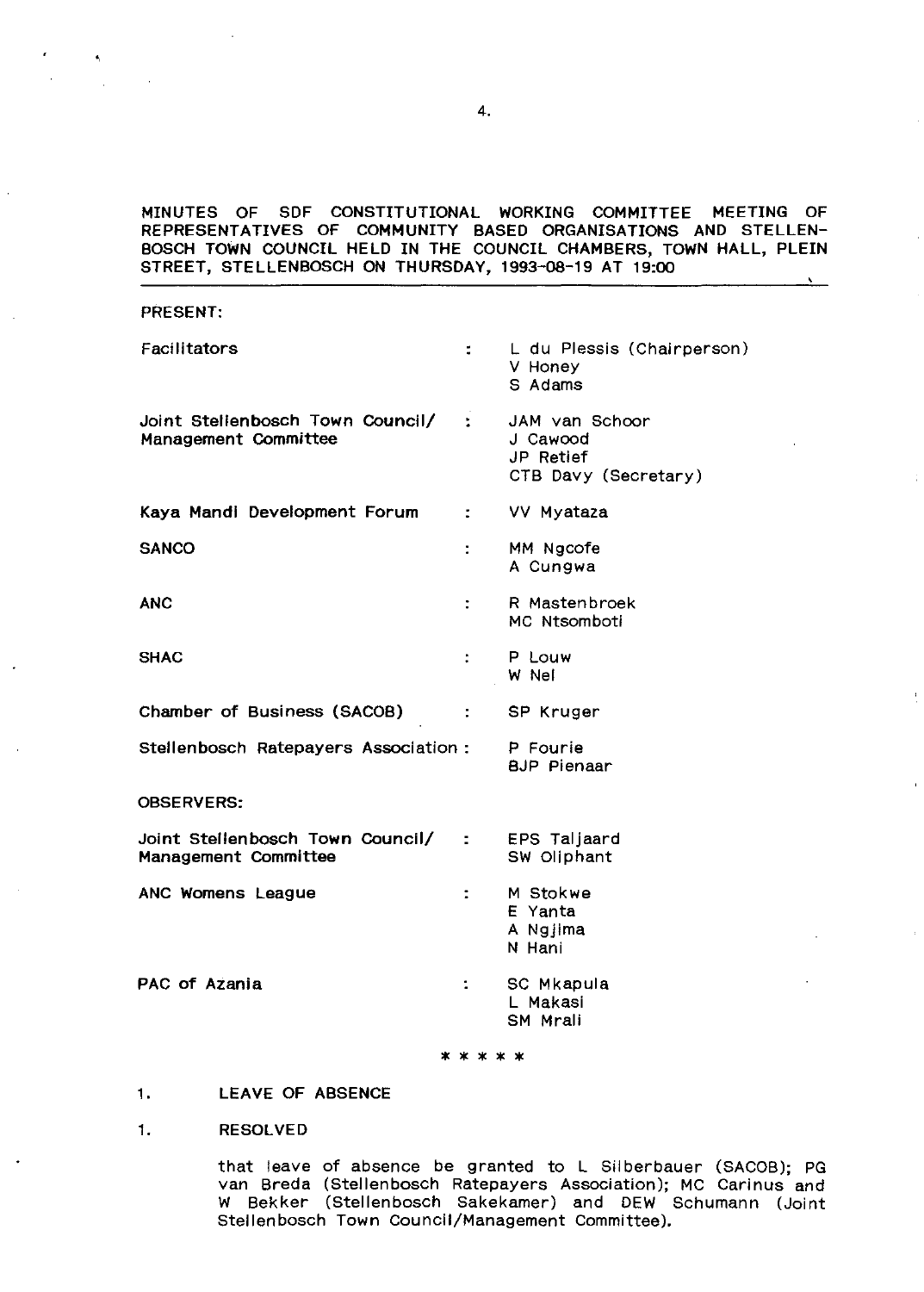| <b>MINUTES</b> | SDF CONSTITUTIONAL WORKING | $: 1993 - 08 - 19$ |
|----------------|----------------------------|--------------------|
| OF MEETING     | <b>COMMITTEE</b>           |                    |

2. CONFIRMATION OF THE MINUTES OF THE CWC MEETING HELD ON 1993-06-28

> The minutes are attached as APPENDIX 1. (Not attached previously circulated).

FOR CONFIRMATION.

#### 2. RESOLVED

that the minutes be approved.

- 2.1 MATTERS ARISING OUT OF THE MINUTES OF THE CWC MEETING HELD ON 1993-06-28
- 2.1.1 Item 3.1(a) : Structuring of local government in the pre-interim period

It was agreed by the SDF on 1993-08--05 (item 4.2.1.1) that the matter be referred to the next CWC meeting to be held on 1993-08-19.

#### FOR CONSIDERATION.

#### 2.1.1 AGREED:

- (a) that the matter stand over until sufficient progress has been made at national level;
- (b) that it be noted that the inclusion (or exclusion) of Stellenbosch in the Cape Metropole will be determined by Demarcation Commission; and
- (c) that a permanent item "INFORMATION" be placed on the agenda of the SDF and related meetings.

### 2.1.2 Item 3.1(b) : Declaration of Intent

It was agreed by the SDF on 1993-08-05 (item 4.2.1.2):

- (a) that the minor changes proposed by W Nel and JAM van Schoor be accepted in principle; and
- (b) that a smaller action committee comprising of L du Plessis (Chairperson of CWC), V Honey (Chairperson of SDF), W Nel and JP Retief consider the further proposals and report back to the CWC meeting of 1993-08-19, to be finalised by the SDF (special meeting) on 1993-08-26.

The final draft of the Action Committee will be circulated.

FOR CONSIDERATION.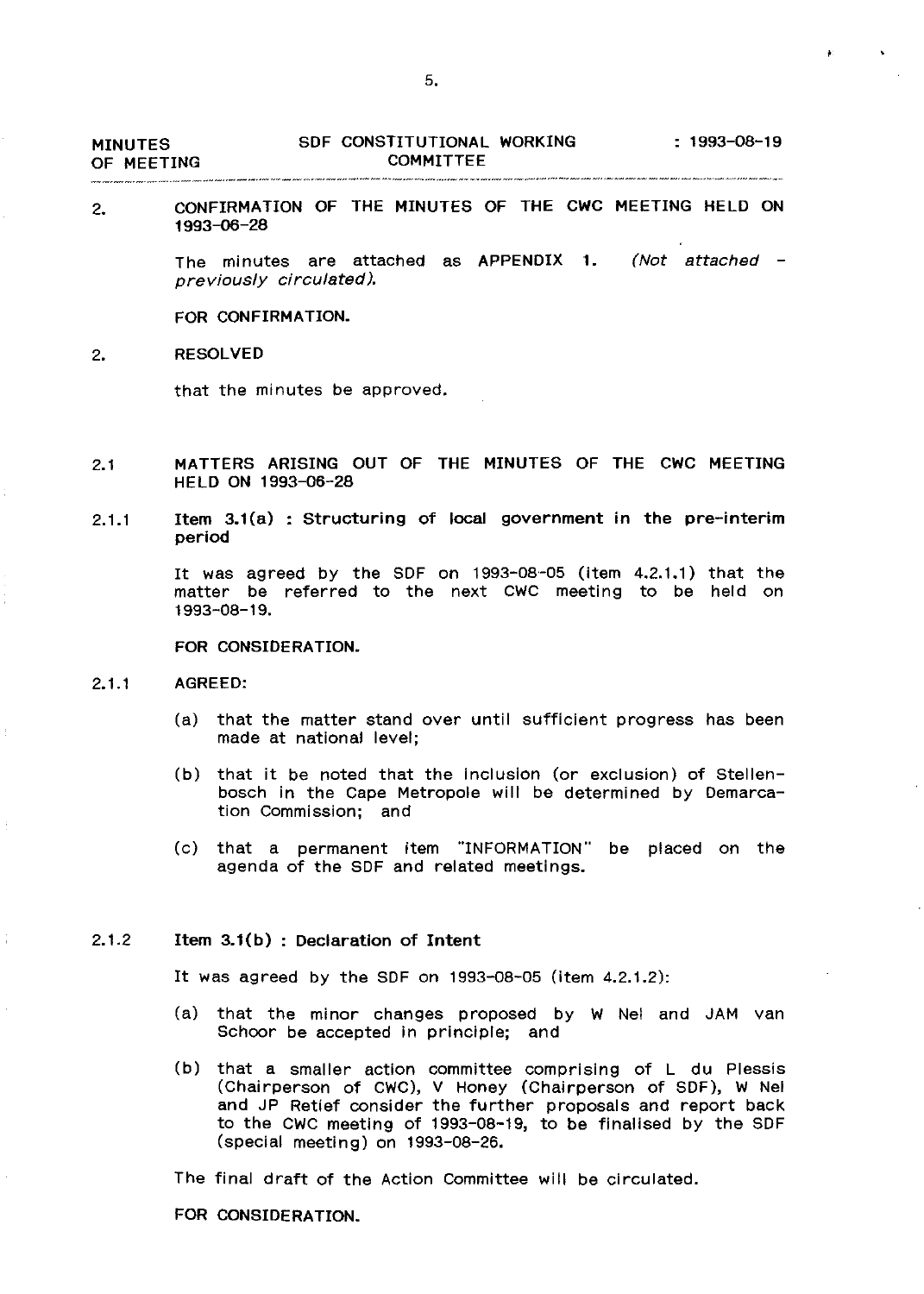| <b>MINUTES</b> | SDF CONSTITUTIONAL WORKING | $: 1993 - 08 - 19$ |
|----------------|----------------------------|--------------------|
| OF MEETING     | COMMITTEE                  |                    |

### 2.1.2 The final draft (Declaration of Intent) of the Action Committee was tabled as APPENDIX 11. (Not attached - previously circulated).

After an extensive debate on the issue. a deadlock was reached on the final wording of words in brackets in the "Preamble".

Í  $\bar{\chi}$ 

With the agreement of the meeting the Chairperson allowed the Joint stellenbosch Town Council/Management Committee delegation a short recess to table a proposal which may resolve the aforesaid deadlock.

After the recess, JAM van Schoor proposed that the heading "Declaration of Intent" should technically be placed after the Preamble. He further stated that, without consulting anyone henceforth, the Ad Hoc Liaison Committee of the Joint Stellenbsoch Town Council/Management Committee is prepared to accept the following wording in the Preamble "acutely aware of the necessity to redress the injustices of the system of racial discrimination".

R Mastenbroek said that they would like to have time to discuss the matter further with their constituents and asked that they be given till Monday to respond.

J Cawood said that R Mastenbroek must understand that it was a bold step (for the Ad Hoc Liaison Committee) to come forward with such a proposal.

The Chairperson said that if he understood R Mastenbroek correctly, then they are not rejecting the offer made by JAM van Schoor but need more time to consult on a wider basis and use it as a bargaining chip to say to their constituents that if they accept the word "racial discrimination" in the Preamble, then the Declaration of Intent will be accepted.

JAM van Schoor said that he would accept R Mastenbroek's offer (to respond by Monday, 1993-08-23) in good faith. If, however, the offer is not accepted by the SANCO/ANC Alliance by 1993-08-23, it must be deemed withdrawn.

### AGREED

- (a) that points 1 to 7 in the Declaration of Intent be accepted in principle; and
- (b) that regarding the Preamble the proposal by JAM van Schoor and offer of R Mastenbroek be noted and that the matter be pursued by the SDF (special meeting) on 1993-08-26.

## 2.1.3 Item 3 : SDF Status and Modus Operandi

It was agreed by the SDF on 1993-08-05 (item 4.2.1.3) that the <sup>10</sup> point discussion document, item 2 (full representation of bodies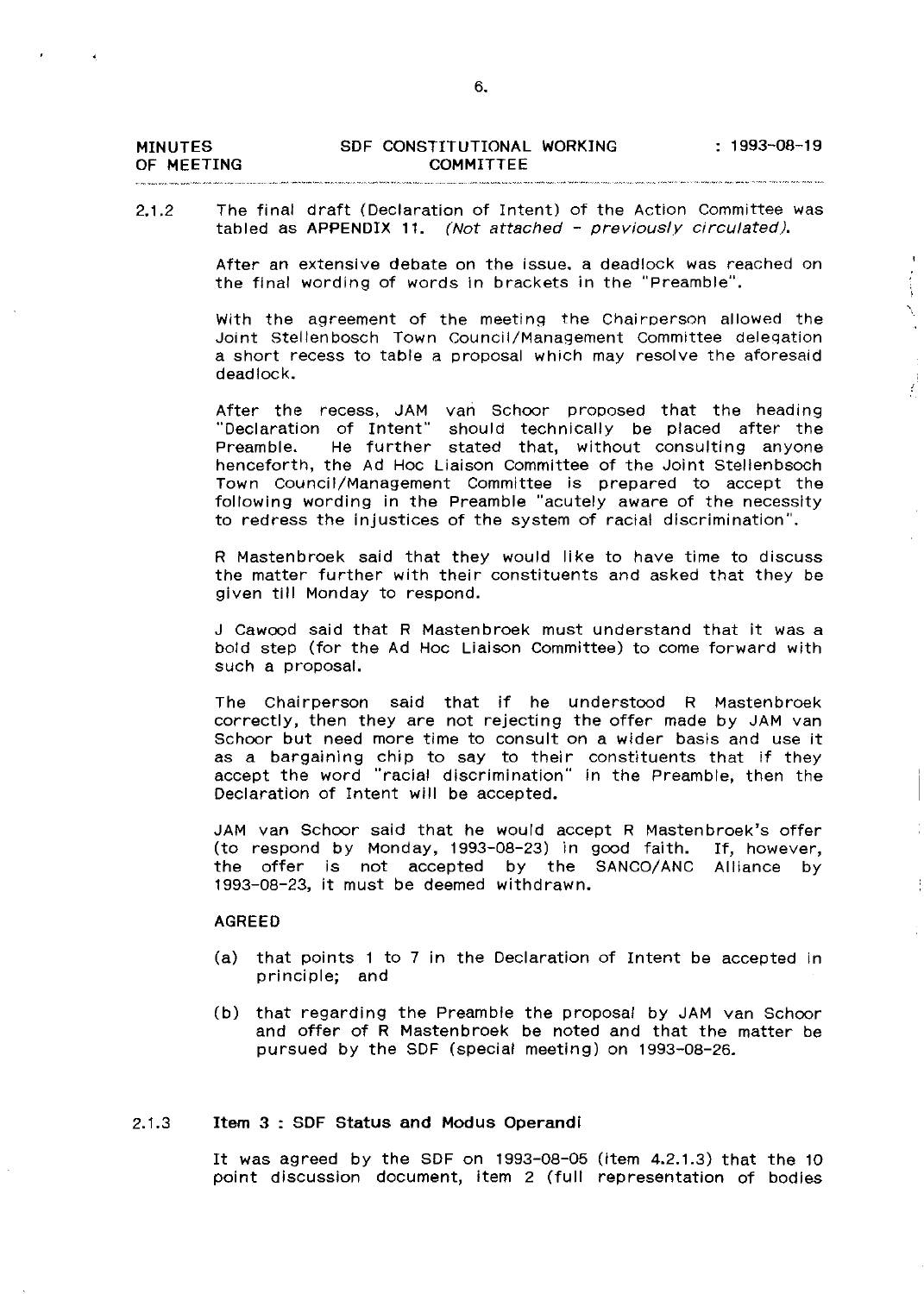| <b>MINUTES</b> | SDF CONSTITUTIONAL WORKING | $1993 - 08 - 19$ |
|----------------|----------------------------|------------------|
| OF MEETING     | COMMITTEE                  |                  |

representing the statutory/establishment and non-statutory/nonestablishment bodies) and items 6/7 (consensus) be referred to the CWC meeting of 1993-08-19. (Document attached as APPENDIX 2). (Not attached - previously circulated).

## FOR CONSIDERATION.

#### 2.1.3 AGREED

9

٦

 $\ddot{\ddot{\theta}}$ 

Ì

- (a) that it be noted that the 10 point discussion document was accepted in principle for further discussion; and
- $(b)$  that the matter stand over for consideration at the next CWC meeting.

## 3. CONFIRMATION OF THE MINUTES OF THE CWC MEETING HELD ON 1993-07-21

The minutes are attached as APPENDIX 3. previously circulated). (Not attached -

#### RECOMMENDED

that the minutes be confirmed subject thereto that it be noted that the items referred to in the second paragraph of page 7.2 dealt with the following matters:

- (i) Item 3.2(b) : Small action committee to consider various proposals for a Declaration of Intent;
- (ii) Item 3.3(d) : Appointment of a "Crisis Committee" to address crisis situations;
- (iii) Item 4 : Possible suspension of services to Kaya Mandi by Stellenbosch Municipality;
- (tv) Item 6 : Meetings of SDF Action Committee (Communications Plan).

### 3. NOTED and

### RESOLVED

that the minutes be approved with the proviso that the statement by W Nel regarding "consensus by all parties" (according to W Nel it should read "consensus on all issues") be verified by the tape recording.

#### 4. REQUESTS FOR/CLOSING OF MEMBERSHIP OF THE SDF

It was agreed by the SDF on 1993-08-05 (item 4.6 to 4.8 and item 4.10) that the following applications for membership of the SDF, as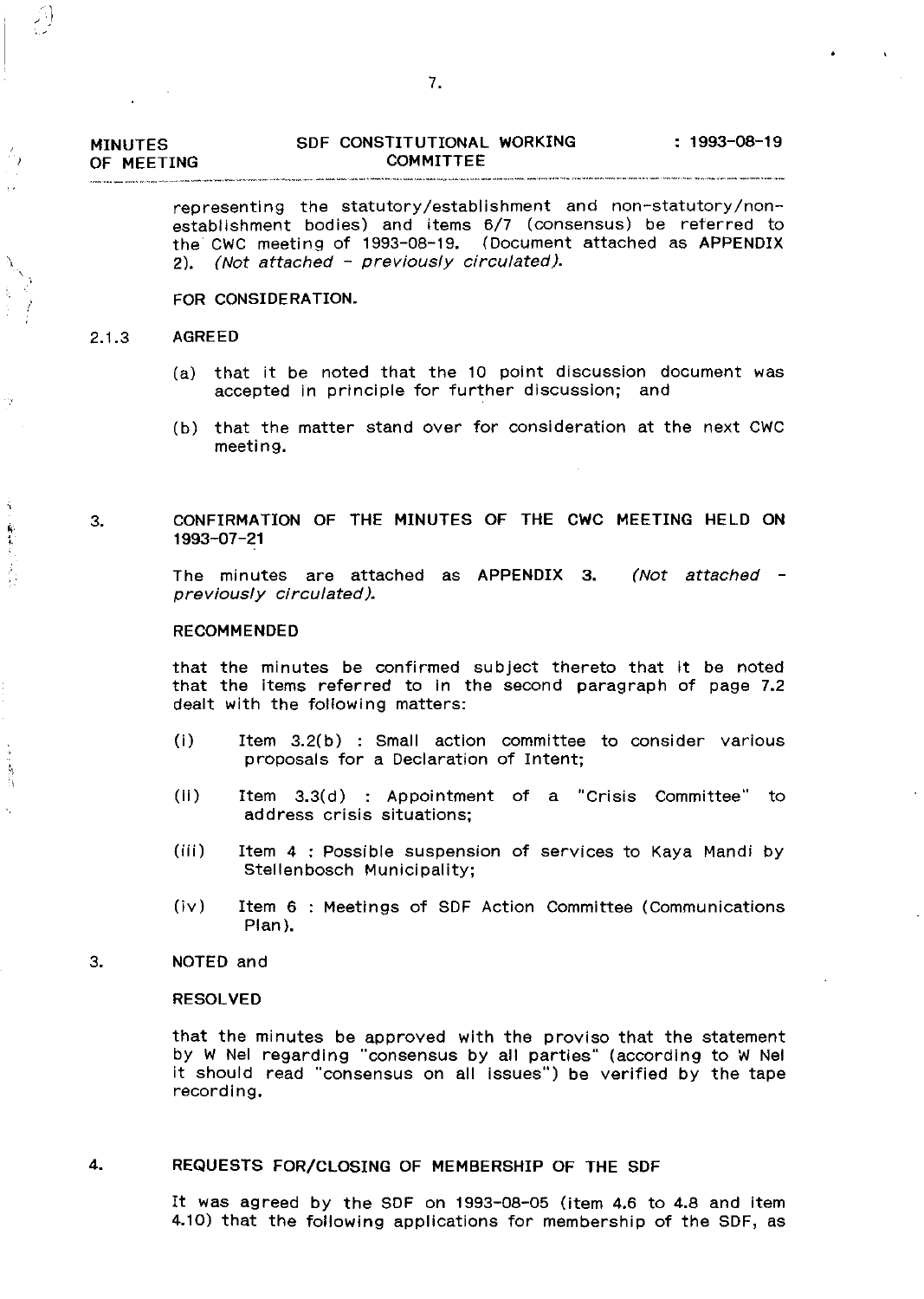| <b>MINUTES</b> | SDF CONSTITUTIONAL WORKING | - 1993-08-19 |
|----------------|----------------------------|--------------|
| OF MEETING     | COMMITTEE                  |              |

well as the closing thereof, be further discussed by the CWC on 1993-08-19 with a recommendation to the SDF on 1993-08-26, when the matter must be finalised:

- (a) Management Committee for Idas Valley and Cloetesville, (letter attached as APPENDIX 4; (Not attached - previously circulated),
	- (b) Council for Church Co-operation (observer status), The Steering Committee recommended that observer status be granted to the Council for Church Co-operation;
- (c) Stellenbosch Agricultural Society (letter attached as APPENDIX 5); (Not attached - previously circulated),
- (d) Kyiemore Ratepayers and Residents Association (letter attached as APPENDIX 6); (Not attached - previously circulated),
	- (e) Farm and Rural Workers Support Association (letter attached as APPENDIX 7); (Not attached - previously circulated), and
- (f) Pan African Congress of Azania (letter attached as APPENDIX 8), (Not attached - previously circulated),

FOR CONSIDERATION.

- 4. AGREED
	- (a) that the request from the Council for Church Co-operation for observer status be granted by the SDF;
	- (b) that the PAC and Farm and Rural Workers Support Association be requested to submit more details about their local standing and office bearers as well as representatives nominated on the SDF;
	- (c) that an Ad Hoc Committee comprising of 2 members from the establishment and 2 from the non-establishment bodies, together with one of the available facilitators, be appointed to consider the other applications, as well as the application from the Stellenbosch Relations Committee (that was tabled as APPENDIX 12 (Not attached - previously circulated), and to set guidelines on which organisations should be regarded as full members (or observers) of the SDF and the ciosing of membership of the SDF; and
	- (d) that M Ngcofe and P Louw (non-establishment) and J Cawood and EPS Taljaard (establishment) be nominated to serve on the Ad Hoc Committee which is to be chaired by one of the three facilitators and that other members of the parties concerned be co-opted on the committee if necessary.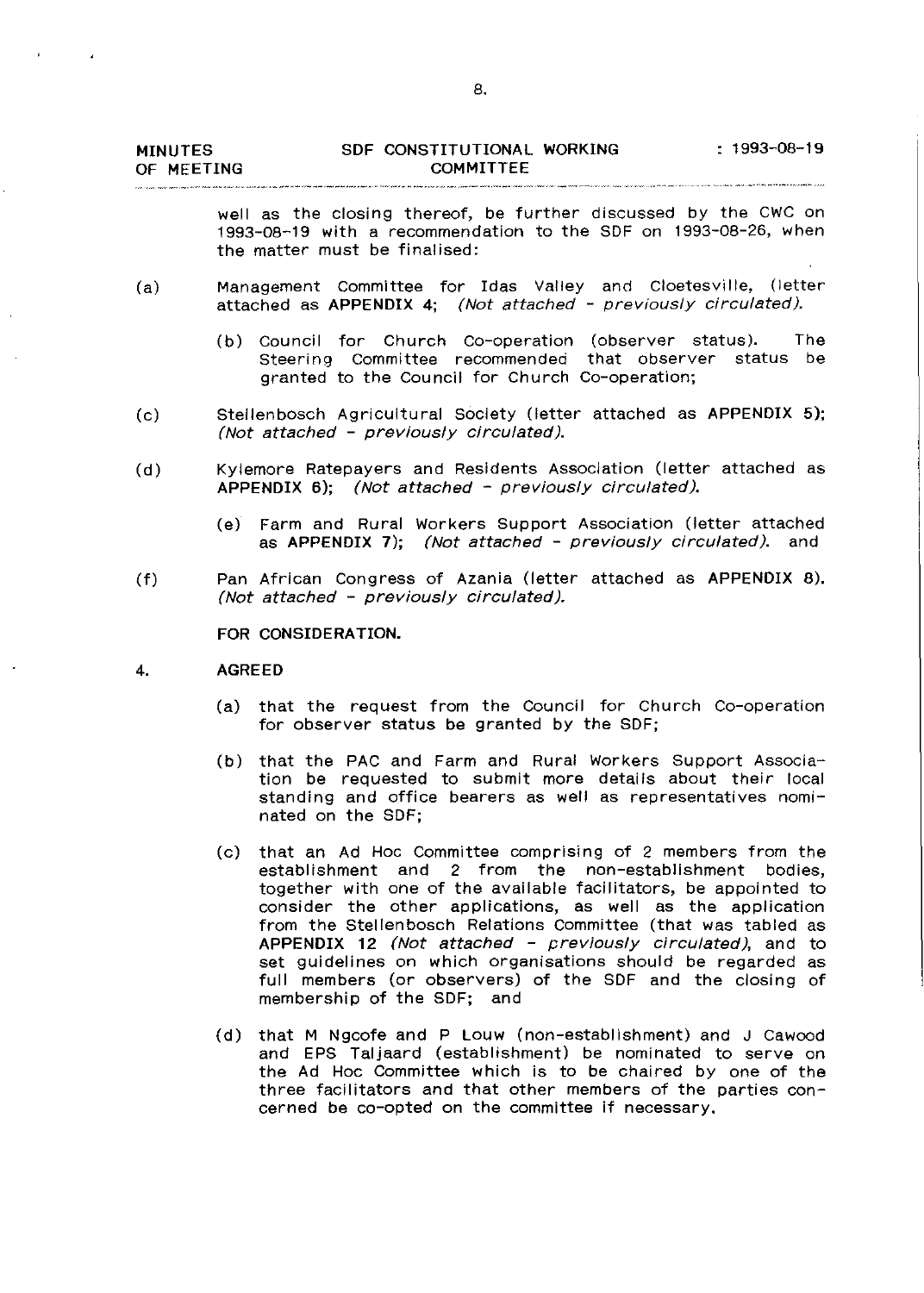| <b>MINUTES</b><br>OF MEETING | SDF CONSTITUTIONAL WORKING<br>COMMITTEE | : 1993-08-19 |
|------------------------------|-----------------------------------------|--------------|
|                              |                                         |              |

## 5. KAYA MANDl TOWN COUNCIL : CONTINUED PARTICIPATION IN THE SDF

It was agreed by the SDF on 1993-08-05 that the recommendation:

- (a) that the letter dated 1993-07-23 (attached as APPENDIX 9 (Not attached - previously circulated) received from the Kaya Mandi Town Council be considered by the SDF; and
- (b) that it be noted that, as agreed at the CWC meeting of 1993-07-21, the ANC/SANCO alliance was unable to resolve with the ANC Youth League the question of continued participation in the SDF of the Kaya Mandi Town Council. They are, however, in the light of the aforementioned letter, prepared to participate in the SDF because they intend occupying the offices of the Kaya Mandi Town Council until they resign;

be further discussed by the CWC on 1993-08-19 with a recommendation to the SDF on 1993-08-26, when the matter must be finalised.

## FOR CONSIDERATION.

#### 5. AGREED

that bi-Iateral discussions take place on the above issue, first between the Joint Stellenbosch Town Council/Management Committee and the Kaya Mandi Town Council and thereafter between the Joint Stellenbosch Town Council/Management Committee and the ANC/SANCO Alliance, with report-back to the SDF.

#### 6. POSSIBLE SUSPENSION OF SERVICES TO KAYA MANDl BY STELLEN-BOSCH MUNICIPALITY

#### FOR DISCUSSION.

## 6. MC Ntsomboti felt that this matter should be referred to the DWC.

JAM van Schoor said that the matter was placed on the agenda by the Joint Stellenbosch Town Council/Management Committee. It can also be linked with item 5 (letter from Kaya Mandi Town Council) and item 7 (occupation of administrative offices at Kaya Mandi). Development and Constitutional matters are inter-linked and no progress can be made by the DWC if matters cannot be resolved by the CWC. The Joint Stellenbosch Town Council/Management Committee may have to consider at its next meeting on 1993-08-25 whether to suspend the electricity supply to Kaya Mandi.

Presently, as a result of the illegal occupation of the offices, there is no opportunity for residents willing to pay for services and rentals, there is a rent and services payment boycott and there is in fact no buyer of bulk services due to insufficient funds.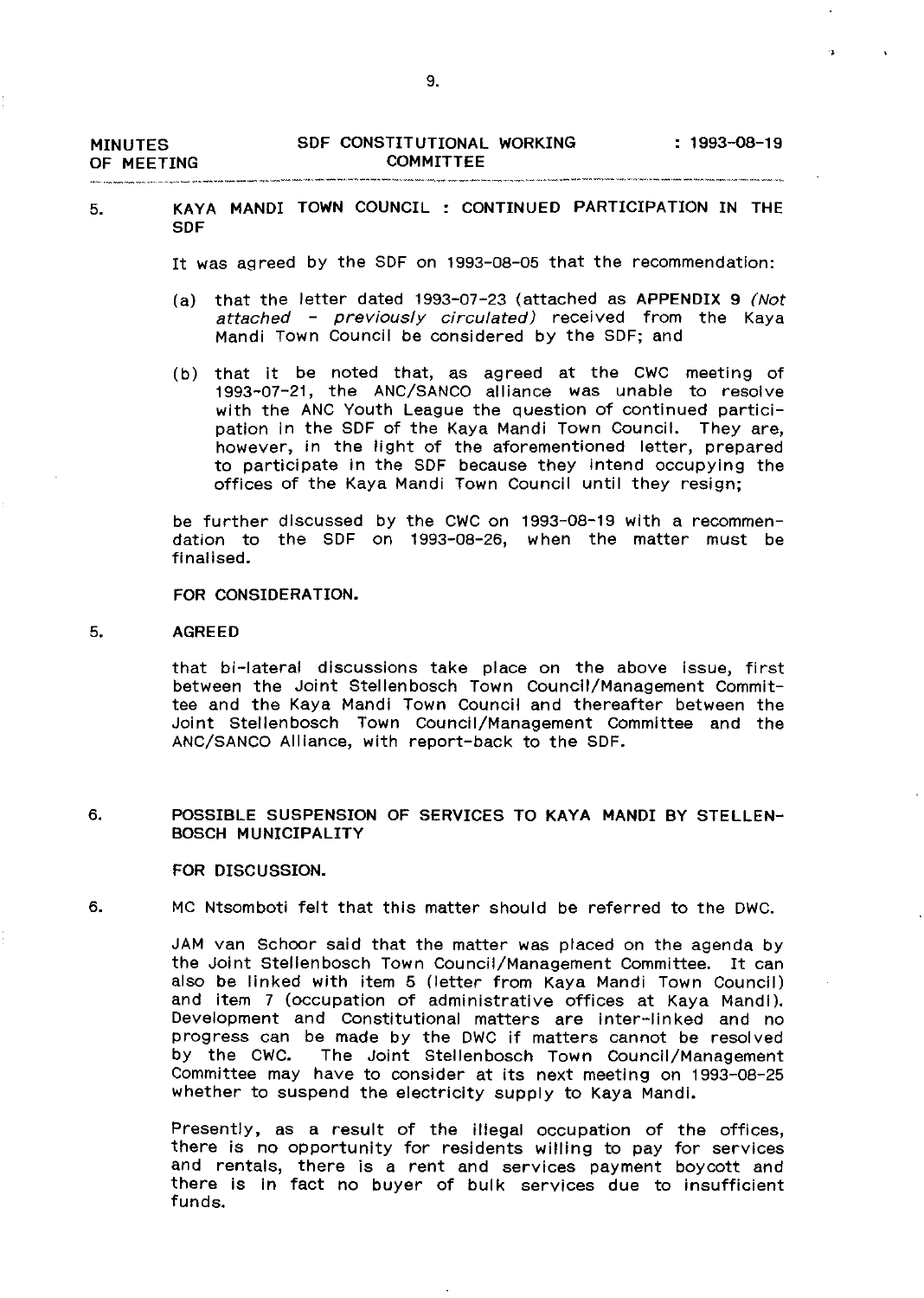#### AGREED

that the matter be referred to the bi-Iateral discussions as agreed to in item 5.

7. OCCUPATION OF THE ADMINISTRATIVE OFFICES OF KAYA MANDl

FOR CONSIDERATION.

## 7. AGREED

the company of the company of

that the matter be referred to the bi-Iateral discussions as agreed to in item 5.

## 8. MEETINGS OF SDF ACTION COMMITTEE (COMMUNICATIONS PLAN)

After two unsuccessful attempts, meetings of the above Committee were eventually held on 1993-07-06 and 1993-07-15. The minutes are attached as APPENDIX 10. (Not attached - previously circulated).

It was agreed that the matters on the agenda stand over tiil <sup>a</sup> next meeting of the SDF Action Committee (Communications Plan) due to the fact that the inputs of the other Kaya Mandi Community Based Organisations are of importance in compiling a communications plan.

FOR CONSIDERATION.

## 8. AGREED

- (a) that other member organisations also feel free to nominate a representative on the SDF Action Committee (Communications Plan) as previously agreed to;
- (b) that after the acceptance of the Declaration of Intent, the communicating thereof to the public as weli as other related matters, be pursued by the said Action Committee; and
- (c) that the presence of the press at SDF meetings be put to the SDF for consideration.

The meeting adjourned at 21:55.

CONFIRMED.

**CHAIRPERSON**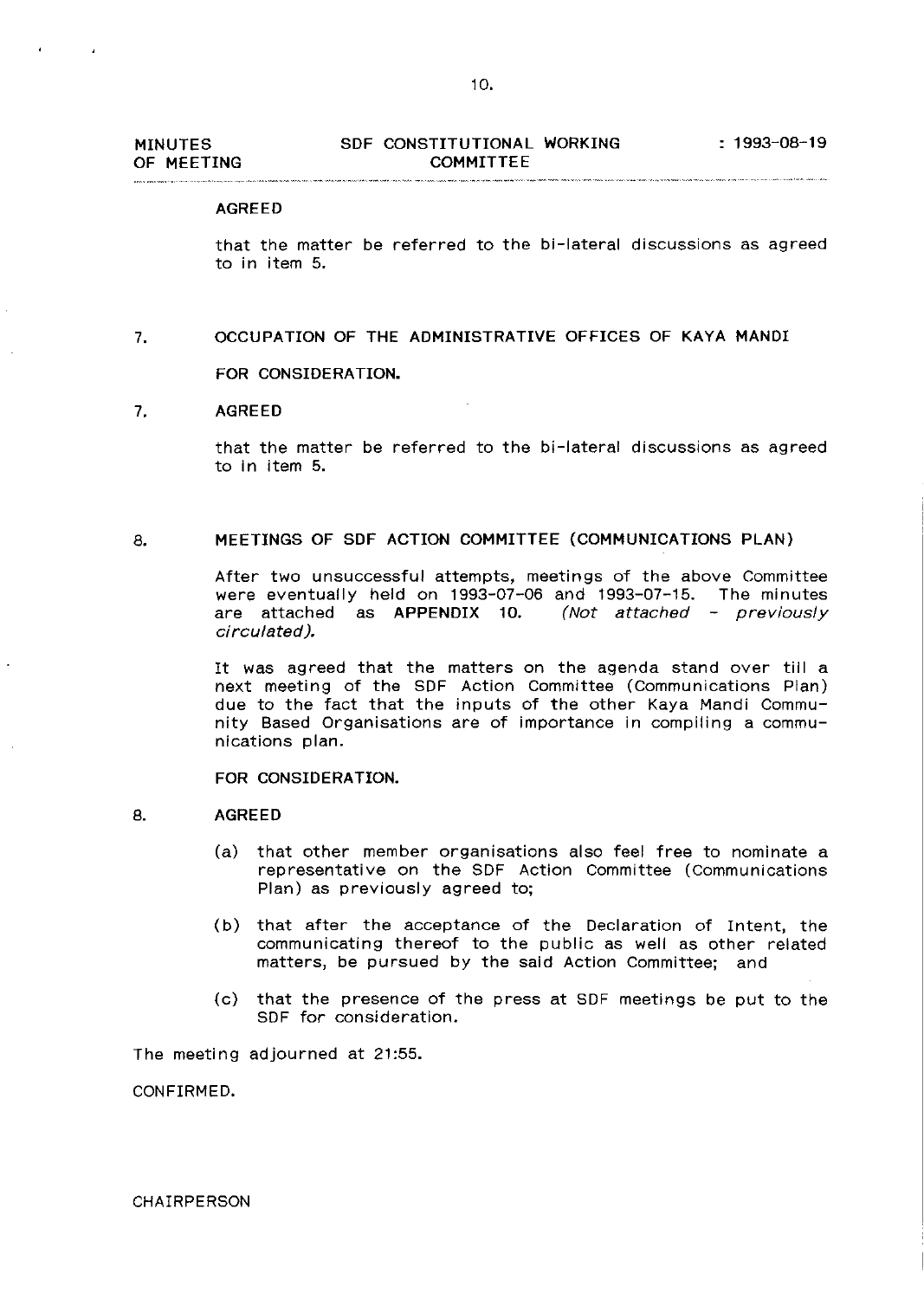## MINUTES OF A SPECIAL MEETING OF THE CONSTITUTIONAL WORKING COM-MITTEE HELD IN THE COUNCIL CHAMBERS, TOWN HALL, PLEIN STREET, STEL-LENBSOCH ON MONDAY, 1993-09-27 AT 18:30

## PRESENT:

| <b>Facilitator</b>                         | ÷                    | V Honey (Chairperson)                                              |
|--------------------------------------------|----------------------|--------------------------------------------------------------------|
| <b>Stellenbosch Municipality</b>           | $\ddot{\phantom{a}}$ | DEW Schumann<br>JAM van Schoor<br>JP Retief<br>KA Ford (Secretary) |
| SANCO/ANC                                  | ፡                    | MM Ngcofe                                                          |
| Kaya Mandi Development Forum               | ÷                    | VV Myataza                                                         |
| <b>Stellenbosch Chamber of Business</b>    |                      | L Silberbauer                                                      |
| <b>Stellenbosch Ratepavers Association</b> |                      | <b>BJP</b> Pienaar                                                 |
| <b>Rotary Club of Stellenbsoch</b>         | ÷                    | <b>JC</b> Dawe                                                     |
| <b>Observers:</b>                          |                      |                                                                    |
| <b>Stellenbosch Municipality</b><br>PAC    | ٠                    | J Cawood<br>S Makomazi                                             |

. . . . .

## 1. LEAVE OF ABSENCE

## I. NONE.

## 2. KAYA MANDl: PAYMENT FOR SERVICES: ISSUING OF ACCOUNTS: APPOINTMENT OF ADMINISTRATOR

At a special meeting of the DWC held on 1993-09-23 it was, amongst others, agreed  $(i$ tem  $2(e)$ :

*"that the question of in whose name accounts must be issued and the appointment of an Administrator for Kaya Mandi be addressed by the CWC at a special meeting tobe held on Monday, 1993-09-27 at 18:30 (before the Steering Committee meeting scheduled for 19:30) so that the matter can be resolved at the SDP on 1993-10-07. "*

## FOR CONSIDERATION.

## 2. AGREED

- (a) that the following matters agreed upon be accepted by the SDF;
- (b) that it be noted that due to various reasons an Administrator can not be appointed;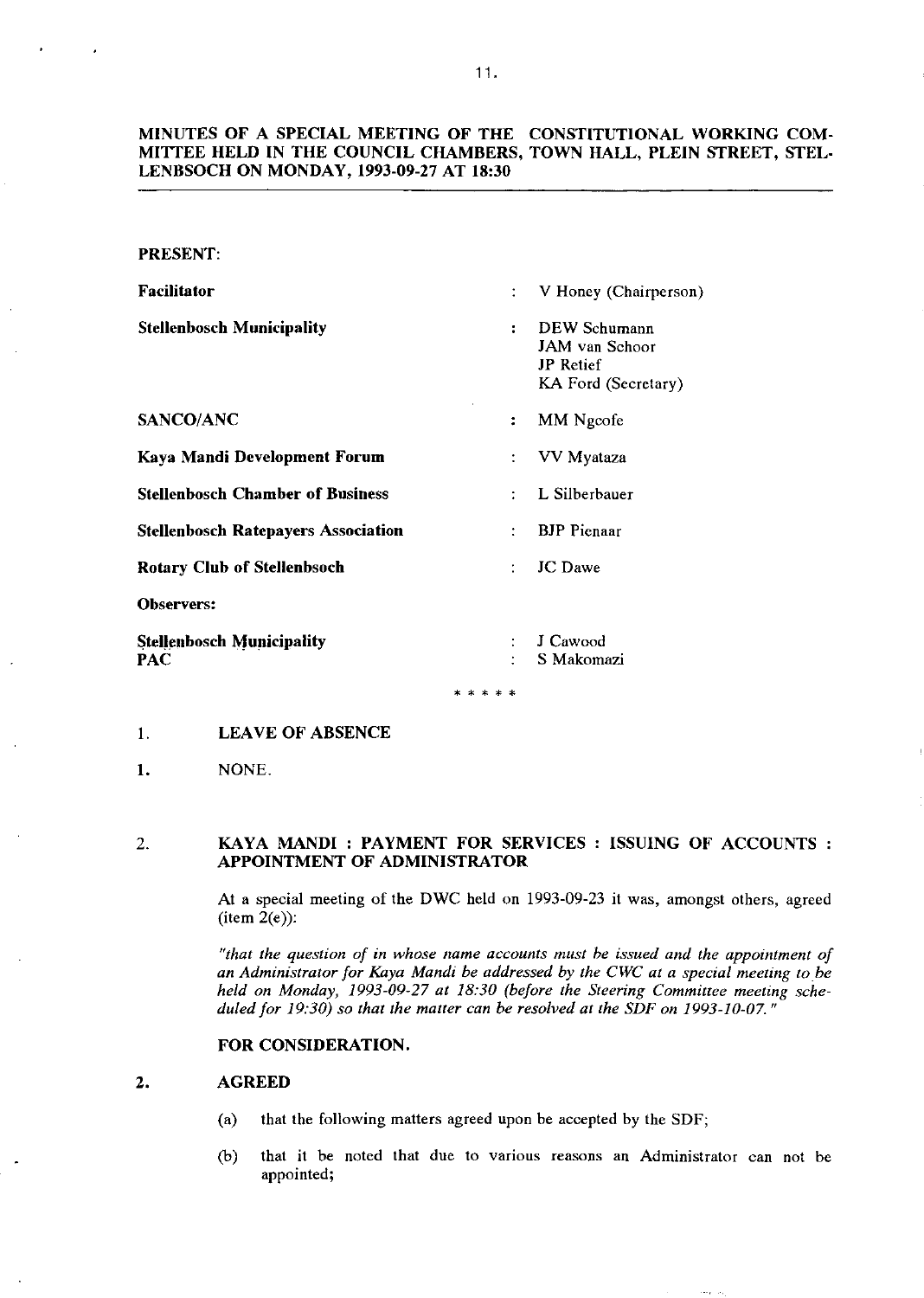| <b>MINUTES OF</b>      | <b>SDF CONSTITUTIONAL</b> | $: 1993 - 09 - 27$ |
|------------------------|---------------------------|--------------------|
| <b>SPECIAL MEETING</b> | <b>WORKING COMMITTEE</b>  |                    |

- (c) that Stellenbosch Municipality enter into bi-lateral discussions with Kaya Mandi Town Council in order to:
	- (i) extend the present financial agency agreement to obtain the right from Kaya Mandi Town Council to act on their behalf regarding the issuing of accounts (on municipal documentation) and the receiving of payments subject thereto that all monies received be placed in a special fund/set of accounts. Such special fund may be registered with the Administrator from which special fund only certain prescribed payments may be made according to the relevant financial **regulations;**
	- (ii) request Kaya Mandi Town Council to reconsider the tariffs applicable in Kaya Mandi by:
		- the phasing-in of tariffs for conventional housing to eventually be equal to Stellenbosch
			- the levying of affordable tariffs for informal areas
	- (iii) request Kaya Mandi Town Councillors not to use the Administration offices for local government affairs in the event of the vacating of the said offices by the SANCO/ANC alliance to facilitate the aforesaid administrative proceedings;
- (d) that the necessary legal requirements be met in the above regard;
- (e) that it be noted that all monies in arrears by residents payable to Kaya Mandi Town Council be frozen and that accounts will start with zero arrears from 1993-10-01;
- (f) that the meters will be read on 1993-10-01 by staff of Kaya Mandi Town Council under the supervision of Stellenbosch Municipal officials; and
- $(e)$  that it be noted that SANCO/ANC alliance will provide specific commitments during the SDF meeting of 1993-10-07 regarding the vacating of the Administrative offices.

The meeting adjourned at 19:30.

**CONFIRMED.** 

## **CHAIRPERSON**

*cwc27i93/cr*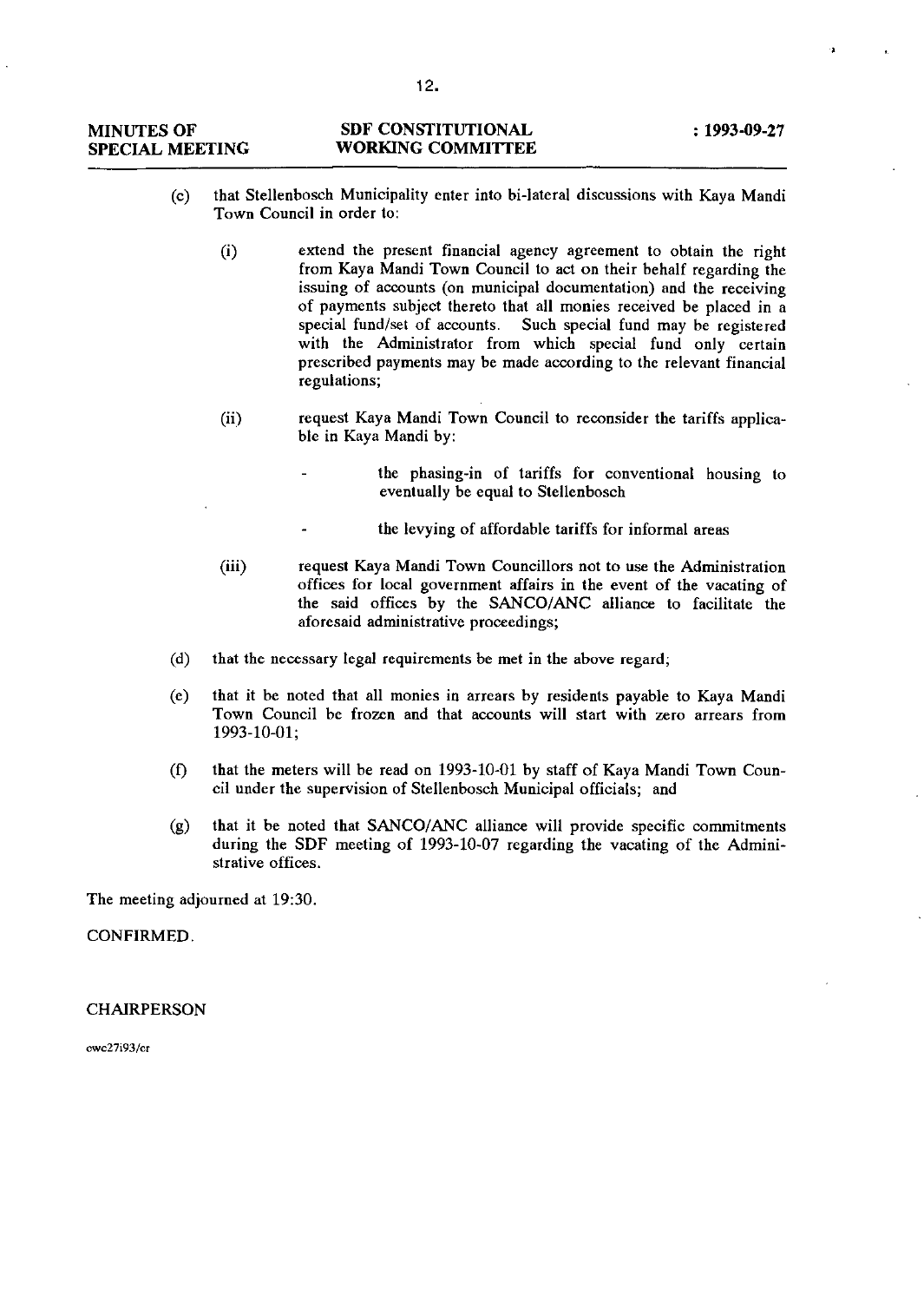## **THE STATUS AND MODUS OPERANDI OF THE SDF**

- 1. The Forum is not a legally constituted body. It must prove its worth! It will be what the participants make of it.
- 2. It must be seen as a fully representative body, representing statutory bodies (governmental organisations) and non-statutory bodies (non-governmental and community based organisations).
- 3. It is a discussion forum, which will deliberate on the matters placed on its agenda by the Steering Committee or referred to it by the Working Committees.
- 4. It is an advisory body which can give advice regarding local conditions or affairs (especially of a governmental/constitutional nature or a development/socio-economic nature) to any authority which can address the matter discussed.
- 5. The Forum meets under the Chairmanship of a chosen facilitator and the normal rules of procedure apply at all meetings.
- 6. Agreements shall be concluded by way of consensus.
- 7. Methods to adjudicate whether consensus has been reached should be investigated.
- 8. It should be recorded that all parties have the right to consult their principals before entering into agreements.
- 9. It is specifically recorded that the representatives of statutory bodies are subject to statutory regulations (ordinances, laws, by-laws, proclamations by higher authorities, etc) as well as voters' control and may insist on consultation with higher level authorities and voters before entering into agreements.
- 10. Parties to the Forum will be bound by agreements reached at the Forum subject to 8 and 9 above.

**Fonamlcr**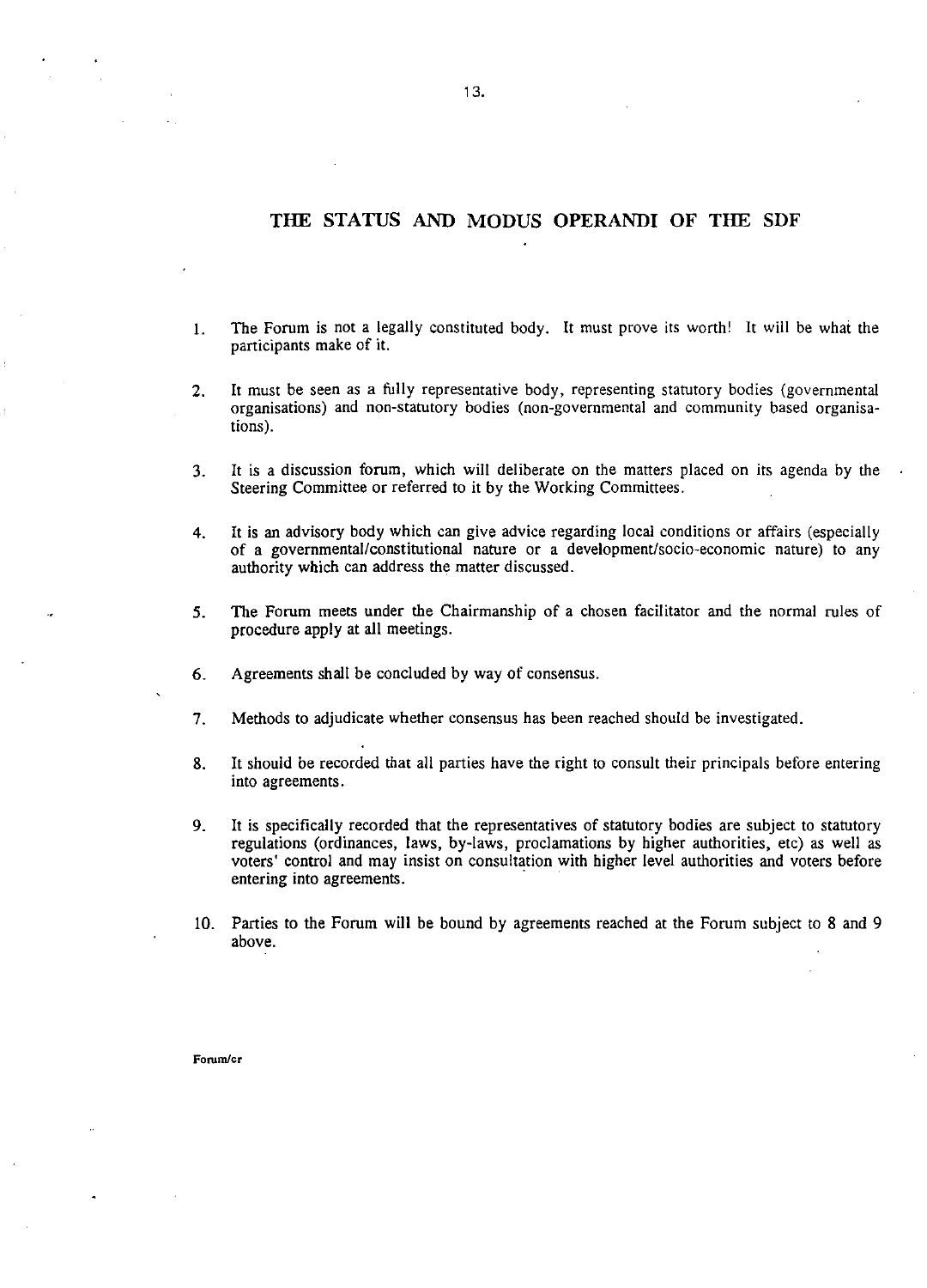Item 6 *INFORMATION* STELLENBERH DISCUSSION  $\frac{F_0 R_{4} m}{1993 - 10 - 07}$ 

CAPE METROPOLITAN NECOTIATING  $4.2$  $Proofs$ CAPE  $M = \frac{1}{2} \times 100$  M2 V  $\frac{1}{2} \times 100$ FINAL DRAFT: 1993-09-09

> LOCAL GOUELNMENI PROPOSED FOUNDING DOCUMENT FOR A CAPE METROPOLITAN NEGOTIATING FORUM

## 1. NAME

## 1.4ca../ :'Jt>cJ~ *...,..e",t*

This forum will be called the Cape Metropolitan Negotiating Forum (CMNF).

## 2. MISSION

To contribute to the creation of democratic, people-centred, non-racial, non-sexist, accountable, developmental and financially viable local government in the Cape Metropolitan Area in order to improve the standard and quality of life of its inhabitants and to this end to draft proposals for interim arrangements for local government within the framework of the multi-party process and national guidelines, making provision for primary local authorities and a metropolitan authority, with suitable powers to carry out their functions.

## 3. SCOPE

The Cape Metropolitan Area should be"provisionally'defined, for the purposes of the representation on the Forum, as the area of jurisdiction of the Western Cape Regional<br>Services Council. Municipalities from the Prayers - leave flows<br>Services Council. **As cleaved for the subject**s

## 4. COMPOSITION

4.1 For the purposes of constituting the Forum, the Forum shall consist of representatives of statutory and non-statutory bodies and organisations with a direct interest in local government in the Cape Metropolitan Area, on a 50-50 basis.

> In this document "statutory" bodies shall be understood as institutions, organisations and parties who have been part of the current local government system in the Cape Metropolitan Area or have participated in structures in that system and "non-statutory" bodies as institutions, organisations and parties that have previously been excluded from or refused to participate in the said system.

- 4.2 The Forum shall consist initially of 60 members. Thirty should be nominated by statutory bodies and organisations and thirty by non-statutory bodies and organisations.
- 4.3 The membership of the Forum can be extended through consensus within the Forum. *manifarming* the 50-50 balance at all time
- 4.4 Each body or organisation represented on the Forum will be allowed one advisor, unless decided otherwise by the Forum.

bodies and<br>are and per acquisations to declase who<br>the minister of their represents-4.5

Ű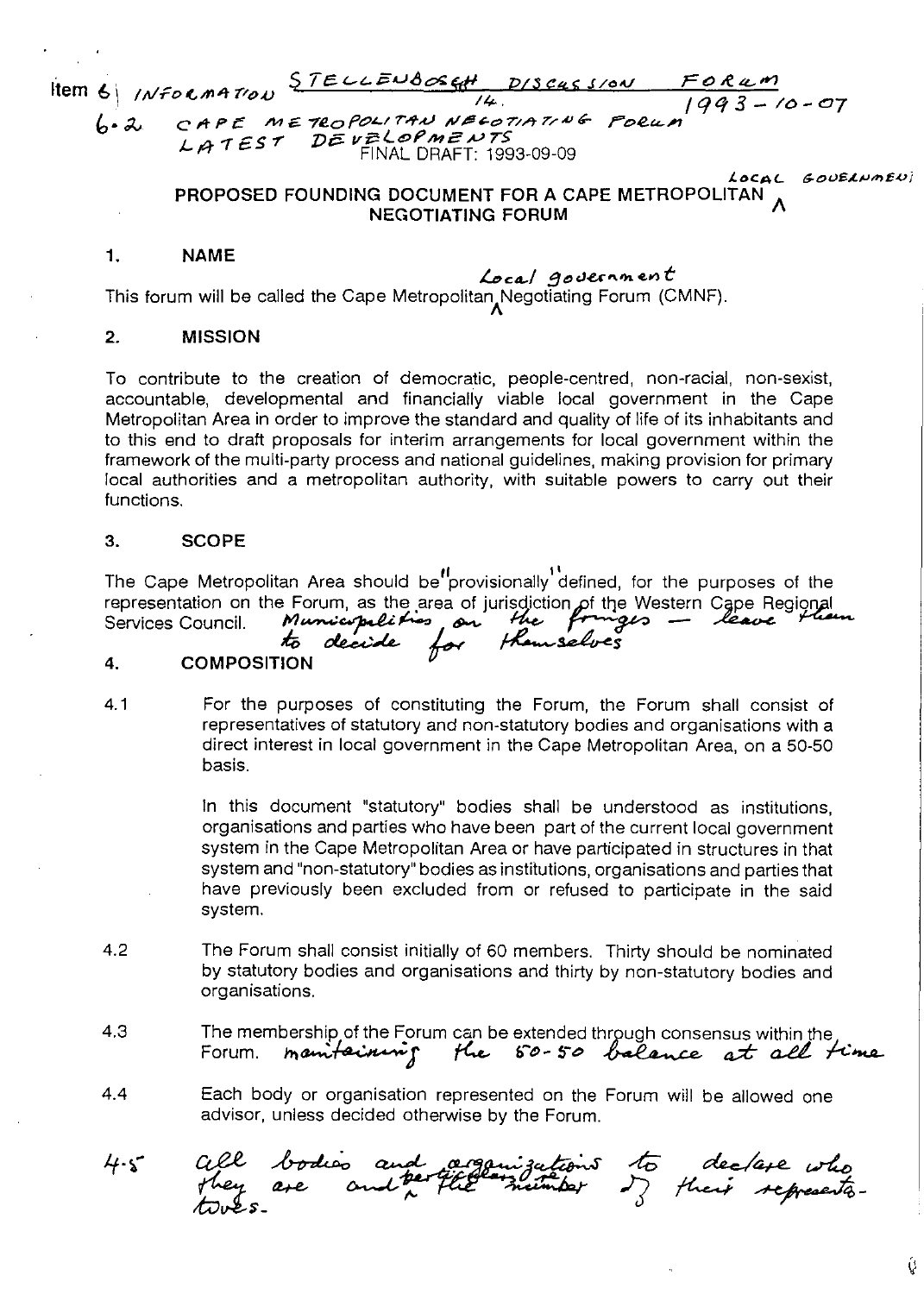## **5. GENERAL POWERS OF THE FORUM**

- 5.1 Subject to the provisions of clause 9, all parties to the Forum agree to be bound by the agreements reached by the Forum.
- 5.2 All parties to the Forum bind themselves to negotiating in good faith.
- 5.3 Agreements within the Forum shall be concluded by way of consensus (refer to clause 9). Different viewpoints may be tabled and shall be minuted.
- 5.4 Any agreements concluded within the Forum which contradict agreements at the national Local Government Negotiating Forum, the Multi-Party Negotiating Council and the Transitional Executive Committee shall be invalid.

#### **6. TERMS OF REFERENCE**

- 6.1 The terms of reference of the Forum will be determined by national legislation.
- 6.2 Until such legislation is promulgated, the Forum shall take the following as its interim terms of reference:
- 6.2.1 6.2.2 to determine the boundary of the metropolitan area for the purpose of setting<br>up an interim metropolitan council; *IVe* **devision to the formation of the formation** up an interim metropolitan council; No decision to the contract of to determine the number of councillors who shall be appointed to the interim
- metropolitan council;
- 6.2.3 to nominate councillors to the interim metropolitan council;
- 6.2.4 to agree on principles relating to:
	- sources of revenue, including a fiscal base and finances;
	- access to services, service levels, payment for services and afford ability; and
	- administration, staffing and training

for the pre-interim and interim phases, with a primary focus on the metropolitan level.

- 6.2.5 to agree on how
	- processes initiated under the Interim Measures for Local Government Act and the Provincial and Local Authority Affairs Amendment Act, and
	- Councillors of black local authorities, members of Management Committees and Administrators in black local authority areas

should be dealt with in the Cape Metropolitan area pending implementation of the proposed Local Government Transition Act or such other Act as may be agreed upon in its place.

 $\sim$ lall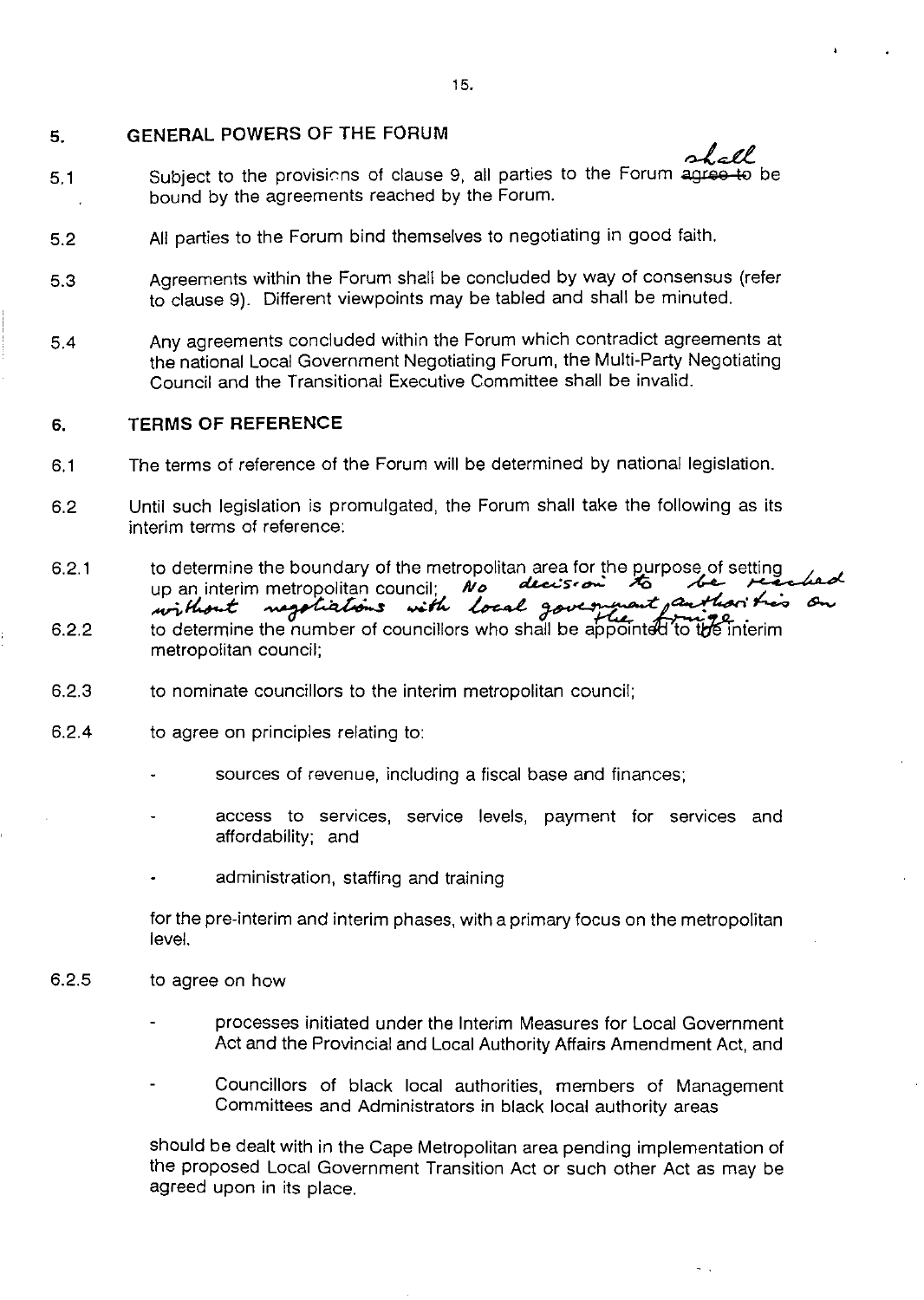- 6.2.6 to agree on inputs to the national process on matters affecting the future of local and metropolitan government in the Cape Metropolitan area.
- 6.2.7 to address such issues related to its mission and terms of reference as the

 $6 - 2.8$ **7.** Forum may deem necessary fo<del>r as delegations may request</del>.)<br>to a conventing to the function of the Cepe Meter

- 7.1 Steering Committee
- 7.1.1 Composition of the Steering Committee to be wicreased to 14<br>for a *chausteroom*

The Forum will be supported by a Steering Committee appointed by it from among its members, which should initially consist of twelve persons and in which there should be parity between the statutory and non-statutory delegations, on condition that no organisation or body will be permitted more than one representative. The membership of the Steering Committee can be extended through consensus within the Steering Committee.

#### 7.1.2 Powers and Functions of the Steering Committee

The powers and functions of the Steering Committee will, subject to ratification by the Forum, be to:

- establish working groups and determine the size and functions of all working groups;
- monitor and co-ordinate the activities of the working groups;
- establish the secretariat that will serve the Forum, the Steering Committee and the working groups;
- manage the finances necessary for operating the Forum;
- acquire and disseminate relevant local government information to members of the Forum;
- organise full meetings of the Forum;
- organise publicity for the Forum;
- establish a set of meeting procedures, including deadlock-breaking mechanisms;
- deal with matters delegated to it by the Forum;
- act as spokesbody for the Forum.
- co-ordinate capacity building for the Forum;
- 

resolve conflict in working groups.<br>45 clear with applicants of mountership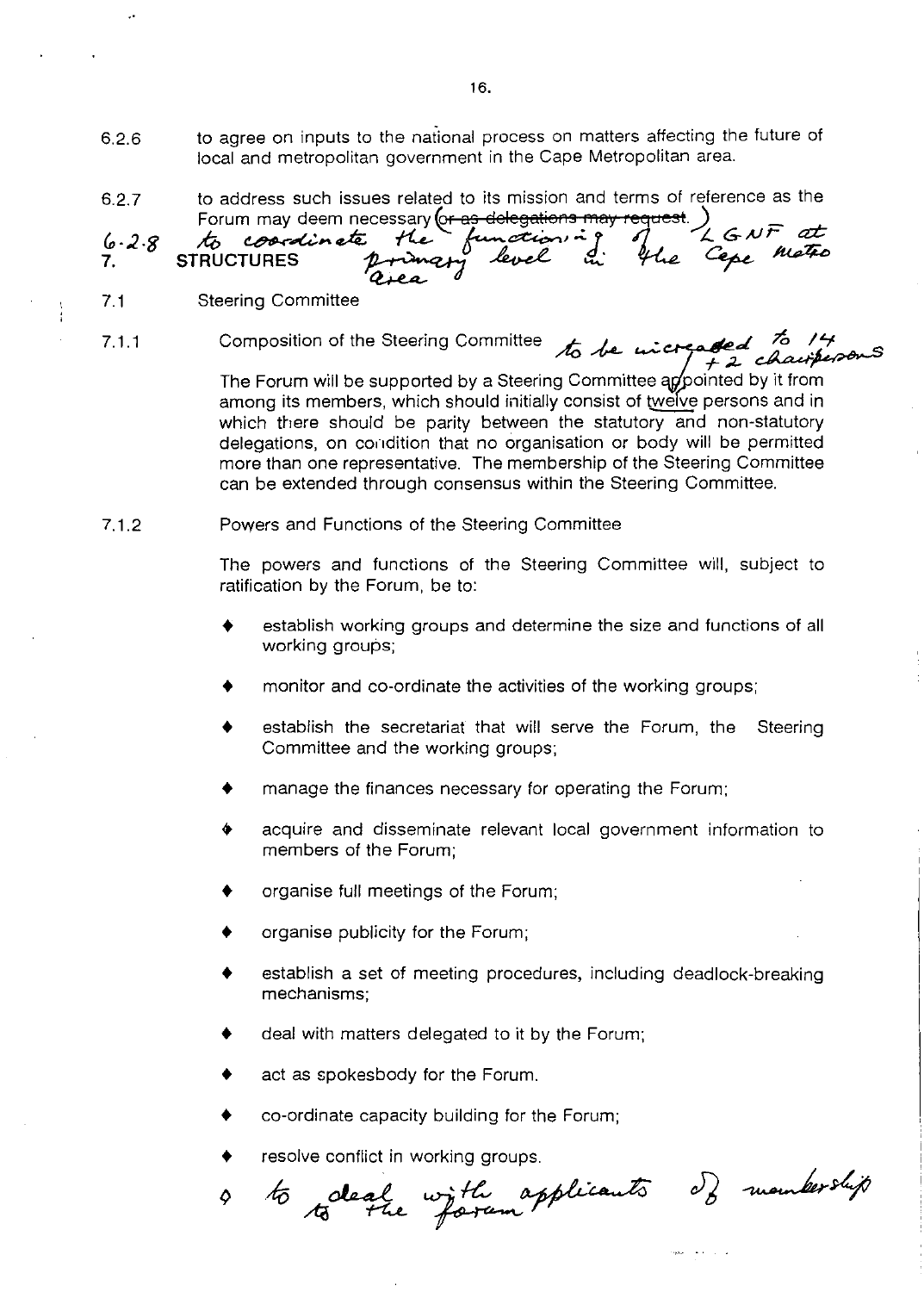7.2 Working Groups

## 7.2.1 Composition of Working Groups

The working groups established by the Steering Committee should include the following:

- Interim Boundaries, Structure and Representation Working Group;
- Interim Finance and Services Working Group;
- Management, Administration and Training Working Group.

Members of all working groups should be nominated on a parity basis by the statutory and non-statutory delegations.

## 7.2.2 Terms of Reference of Working Groups

- All working groups shall appoint two co-chairpersons, one from each of the statutory and non-statutory delegations, who will chair meetings and decide any issues affecting the agenda and arrangements for and minuting of meetings of their working group.
- Working groups shall work within the terms of reference agreed to and amended by the Forum from time to time, and shall determine their research and working agendas accordingly.
- The objectives of the working groups shall be to:
	- Gather information and conduct research within the terms of reference of each group;
	- $\ddot{\phantom{0}}$ Examine memoranda and positions submitted by respective parties with a view to identifying areas of agreement and disagreement for tabling at the Forum;
	- Where possible, with reference to their principals, reach consensus prior to the tabling of reports.
- Working groups may establish ad hoc task teams to undertake specified activities for the working group.
- Working groups shall meet according to the timetable agreed to by the Forum in order to achieve objectives.
- Working groups may, with the permission of the Steering Committee and subject to necessary funds being available, co-opt experts/specialists.
- Working groups may make recommendations to the Steering Committee on the extension of their terms of reference.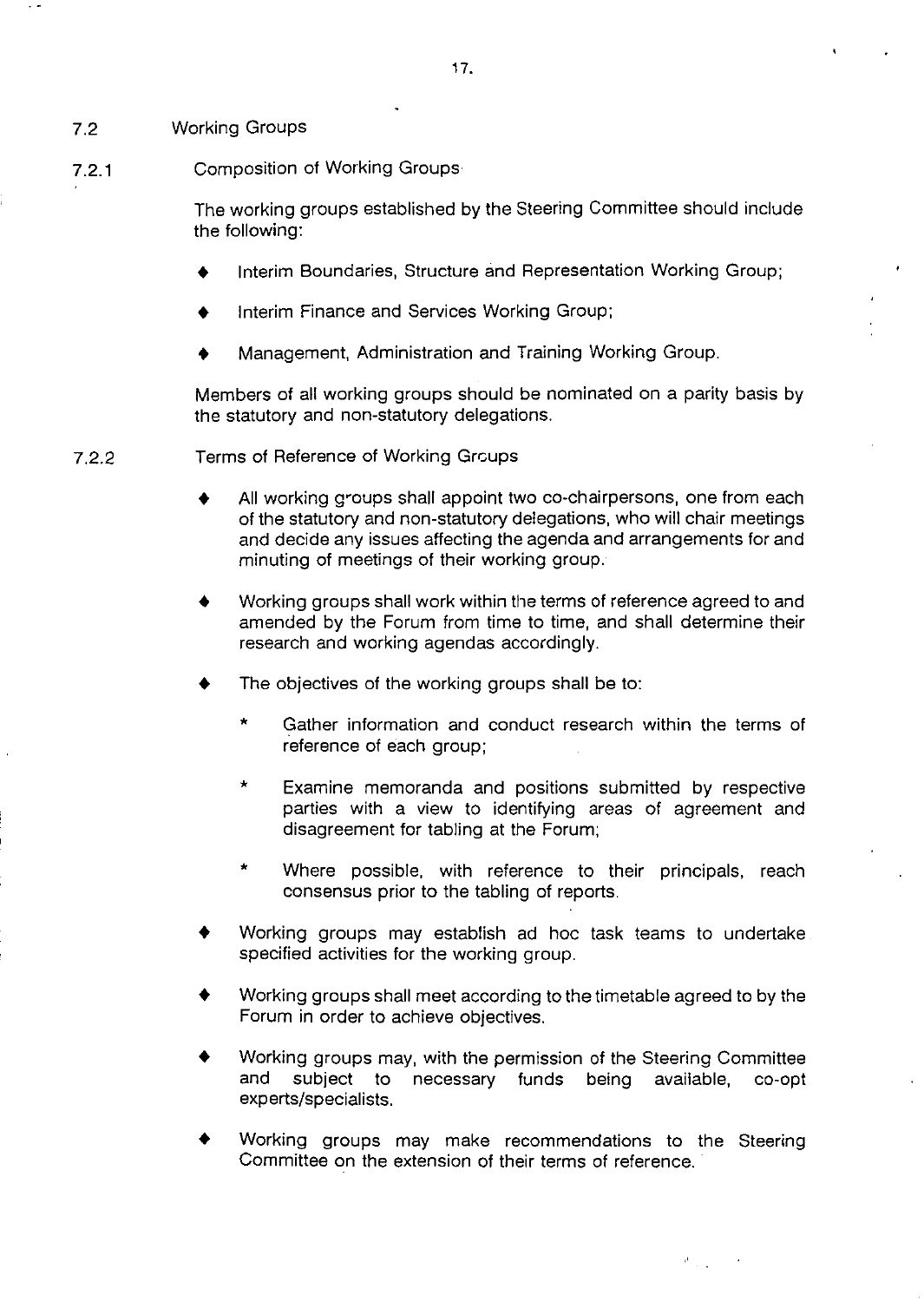## **8. CHAIRPERSONS**

8.1 The Forum shall designate two co-chairpersons, one from each of the statutory and non-statutory delegations within the Forum.

8.2 The Chairpersons shall:

- convene and chair the meetings of the Forum and the Steering Committee, alter.nating between meetings; and
- maintain order and see to it that agreements are reached through consensus.

## **9. DECISION-MAKING**

The Forum will endeavour to reach consensus at all times. Should consensus not be reached, the following deadlock-breaking mechanisms will apply:

- In the event of sufficient consensus not being reached, referral of the disputed issue to the Steering Committee with a view to formulating a compromise proposal;
- In the event of not being able to formulate such acceptable compromise proposal, referral back to the Forum for further negotiation;

 $B_{\sigma}$ th ANC , Nationalist perty opper the 2 major  $H$ determine whether sufficient consensus, based on a two-thirds majority of  $\geq$ members present at the meeting, has been reached;

In the eyent of decisions regarding the constitutional functions, powers and<br>A- N C--Sung to the oriental of the oriental information of stall be taken at a- X *to delete Plus* meding of the Forum based on a two-thirds malority of all members of the<br>Forum

Minority viewpoints shall be minuted.

## **10. SECRETARIAT**

10.1 Composition of the Secretariat

The Forum shall determine the composition of the Secretariat.

10.2 Functions of the Secretariat

The Secretariat will in general be responsible for:

- liaison with the Steering Committee;
- assisting the Steering Committee to acquire and disseminate information on local government to the members of the Forum;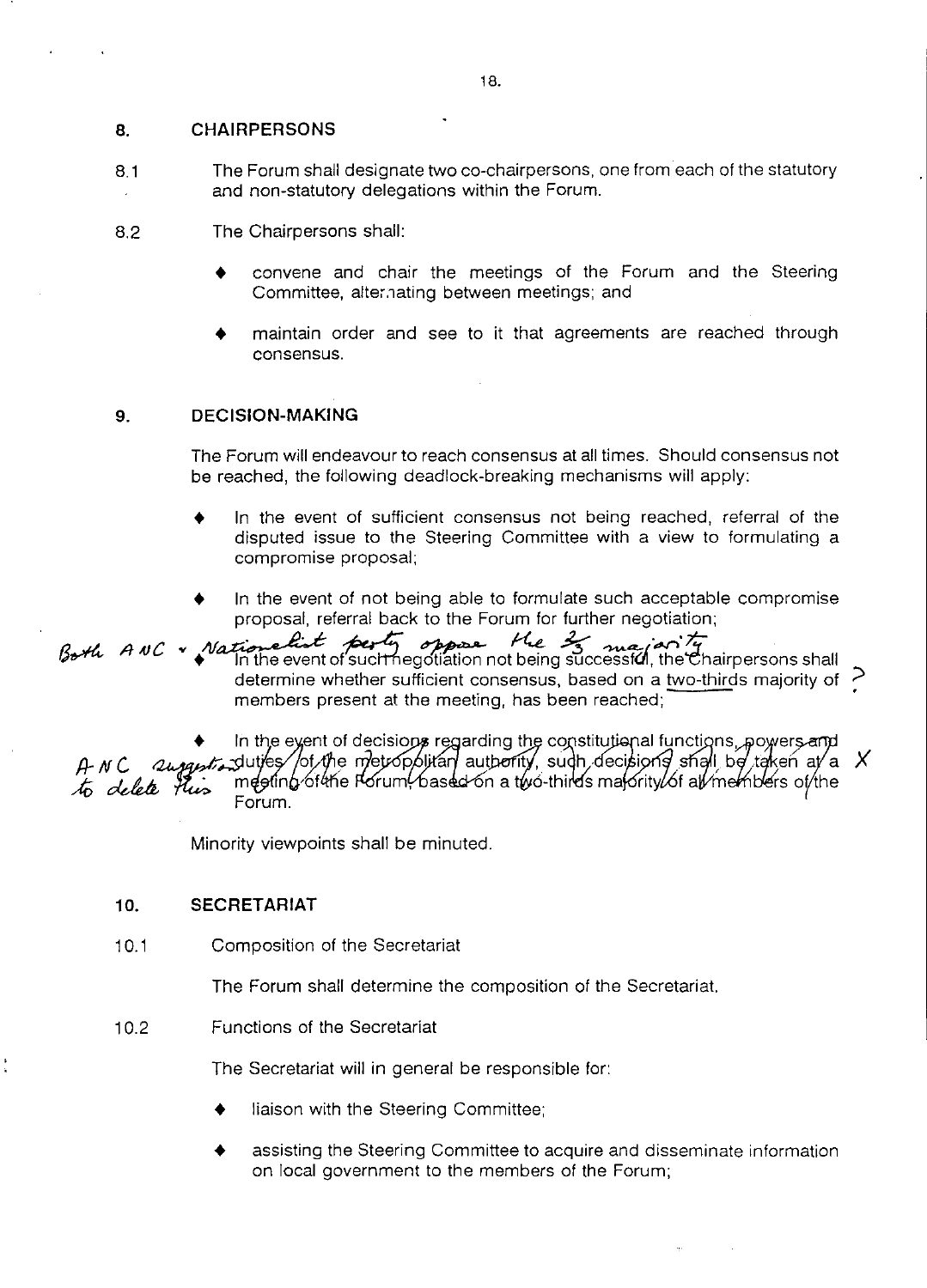- assisting the Steering Committee with organising publicity;
- convening, making arrangements for and preparing minutes of all meetings of the Forum, the Steering Committee, working groups and task groups;
- ensuring that agendas and documentation are circulated at least 7 days before any meeting of the Forum and that a date, time and venue for the next meeting is determined at each meeting; and
- any other matters that the Steering Committee or the Forum may require.

# **11. LANGUAGE**

- 11.1 Delegates shall be permitted to speak the language of their choice at meetings of the Forum.
- 11.2 There shall be translation at meetings of the Forum.
- 11.3 Summary documents of the Forum shall be translated into Xhosa and Afrikaans.

## **12. FINANCE**

The finances of the Forum shall be controlled by the Forum itself and managed by the Steering Committee. The Forum shall open a banking account and keep a set of books in which all transactions are recorded. Books of the Forum shall be audited annually.

## **13. RELATIONSHIP TO OTHER FORUMS**

The Forum shall develop relationships with other forums whose work or functions may relate to or overlap with those of the Forum.

## **14. PUBLIC AND PRESS**

- 14.1 Meetings of the Forum shall be open to the public and the press, who shall not have the right to speak.
- 14.2 Meetings of the Steering Committee and of working groups shall not be open to the public and the press.
- 14.3 The Co-Chairpersons shall issue a press statement whenever considered necessary.
- 14.4 Agendas and documentation for Forum meetings shall be available to the press and the public.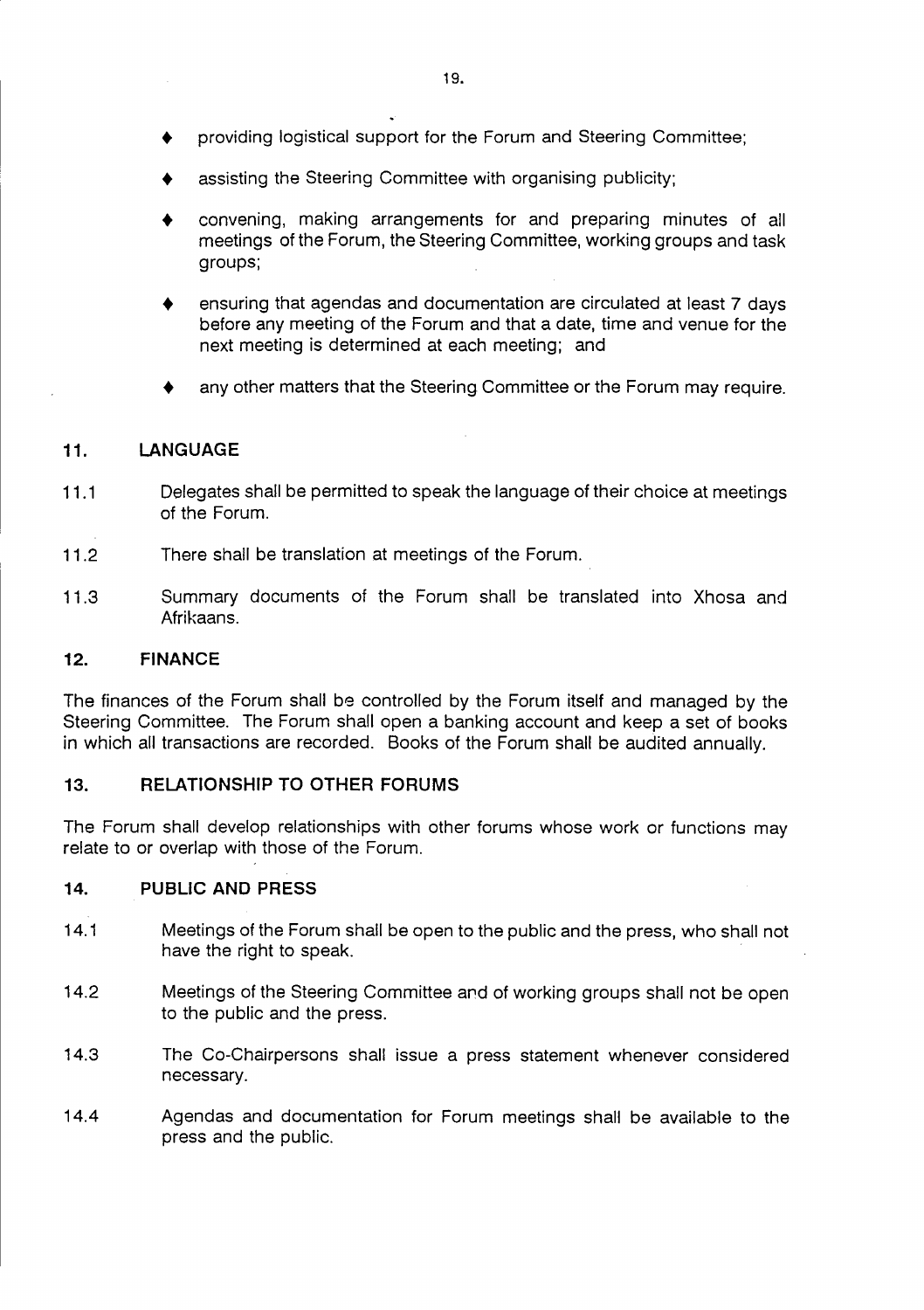item 4 , and the set of  $\mathcal{L}$  , and the set of  $\mathcal{L}$ 

,. ..

# Proposed Founding Membership of the Cape Metropolitan Negotiating Forum

it is proposed that the Forum be constituted on the basis of 30 members each from statutory and non-statutory bodies. The proposed Founding Membership of the Forum is as follows:

## Statutory bodies

Local Authorities Brackenfell Municipality (1) Bellville City Council (2) Cape Town City Council (8) , burbanville Municipality (1) Fish Hoek Municipality (1) Kraaifohtein Municipality (1) Kuils River Municipality (1) Goodwood Municipality (1) , Milnerton Municipality (1) Parow Municipality (1) Pine lands Municipality (1) Simonstown Municipality (1) Registered Political Parties Conservative Party (1) Democratic Party (1) Inkatha Freedom Party (1) Labour Party  $(1)$ National Party (1) **Other** Regional Services Council (1) Association of Management Committees (2) Association of Local Councils (2)

## Non-Statutory Bodies (30 delegates)

Azanian People's Organisation African National Congress Cape Areas Housing Action Committee . Congress of South African Trade Unions National Council of Trade Unions Pan Africanist Congress

South African Communist Party South African National Civic **Organisation** 

аð,

Western Cape United Squatters Association

\*\*\*\*\*<br>.

## Applications for Membership

Applications for membership from various, other bodies have been received. It is proposed that one of the first tasks of the Forum will be to establish a Credentials Committee to consider ..., these and any other applications for membership of the Forum.

To ensure the effective participation of other significant stakeholders at the launch the Cape Provincial Administration, the Good Hope Alliance, the Private Sector 'Co-ordinating Committee and the Atlantis Forum are being invited as participating observers with full speaking rights.

There category. *PflI<.7(C IP~' 7,.v? O!J~vtes*

The Forum launch will be open to the press and all interested bodies are invited to send an observer.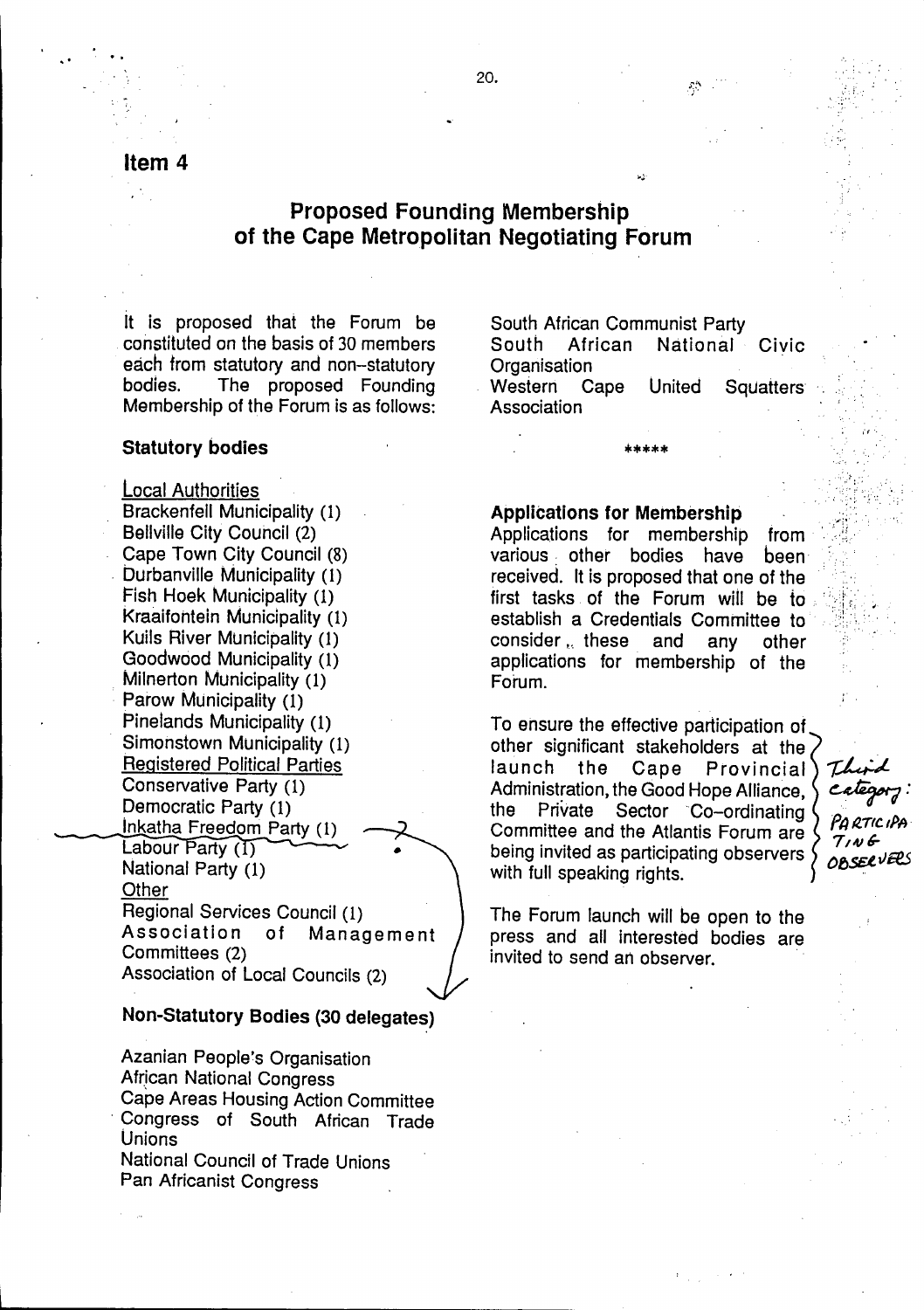## MEMBERSHIP OF THE STELLENBOSCH DEVELOPMENT FORUM

- The forum should be inclusive and representative
- There shall be two categories cf participants in the forum, viz.
	- **- members and**
	- bodies with observer status
- $\blacksquare$ Applicants for full membership should be organisations *within* the "jurisdiction region" of the Stellenbosch Municipality, Idasvalley/Cloetesville Management Council/ Kaya Mandi Town Council
- The position of local authorities (Pniel; Kylemore; Johannesdal; Jamestown) and representatives of organized agricultural groups not within the present SM/I-CMC/KTC jurisdiction to be reviewed when the Regional Demarcation Board has adjudicated new boundaries for local government. Observer status may be granted to these organisations and they may serve on SDF **substructures as observer members.**
- ٠. Full membership shall be available to
	- local government bodies, and
	- **organisations which main purpose is to serve local government and** which represent substantial sectors of the wider community, such as **civic associations, resident associations and the local structures of** political parties
- Observer status shall be granted to employer and employee organisations, Chambers of Commerce and Sakekamers, trade unions and to other stakeholders in the local community such as umbrella bodies for sporting and cultural organisations
- Observer status be granted with participatory rights i.e, have same speaking ٠ rights as members but shall not be entitled to vote
- Each applicant should subscribe to the declaration of intent of the SDF ٠
- ×. Each applicant should submit the following in writing:
	- its goal/aims/objectives or constitution
	- a list of office bearers
	- nature of membership
	- extracts from the minutes of its last AGM

#### 2. RE-EVALUATION OF PRESENT COMPOSITION OF THE SDF

#### Members

- Stellenbosch Town Council/Idasvalley-Cloetesville Management Council
- Kaya Mandi Town Council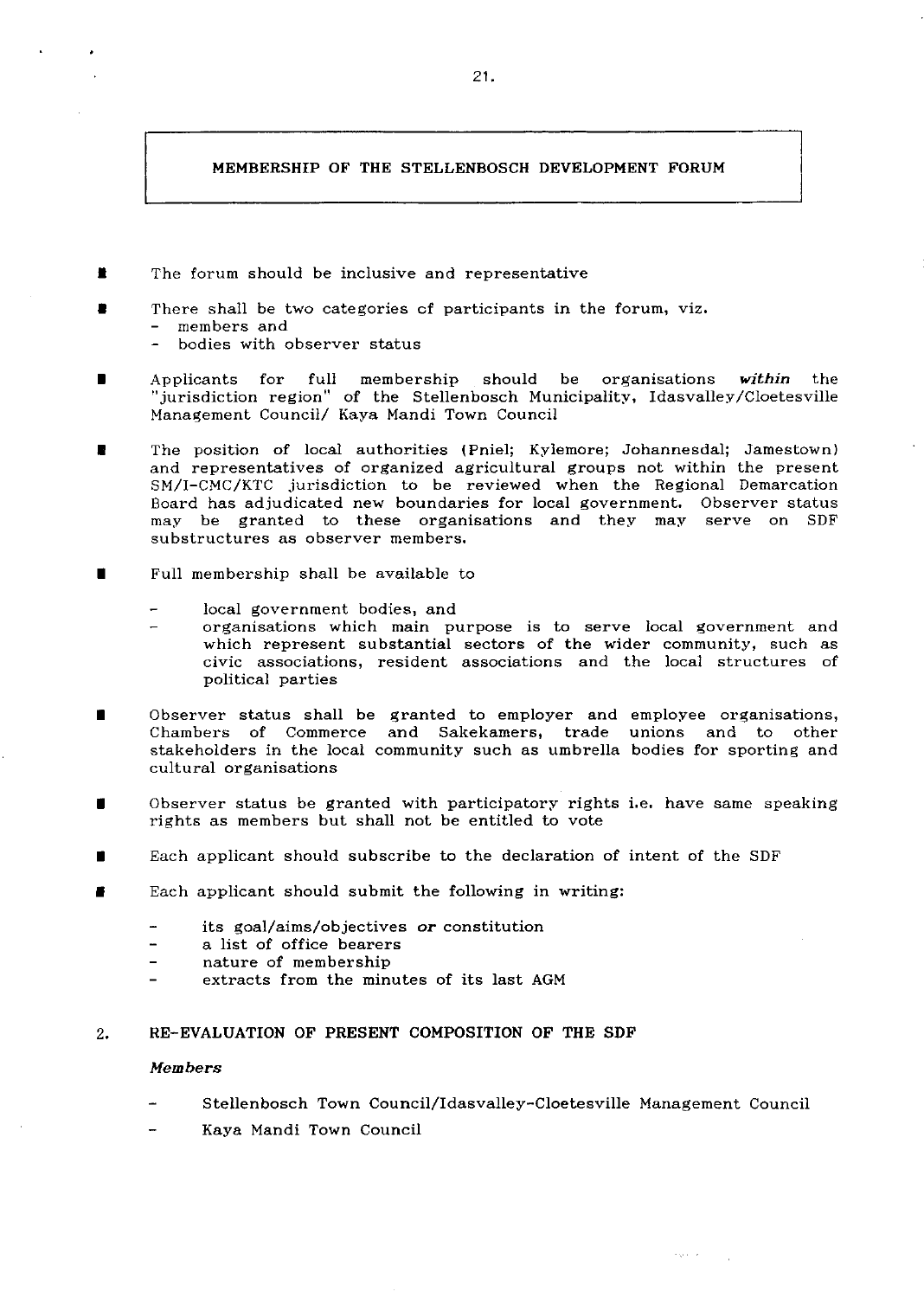- Stellenbosch Ratepayers Association ÷.
- ÷ SHAC
- **SANCO**  $\overline{a}$
- ANC ÷
- Kava Mandi Development Forum

## *Observer status*

- Chamber of Commerce  $\overline{a}$
- $\overline{a}$ Stellenbosch Sakekamer
- $\mathbf{r}$ Jamestown Management Committee
- Kylemore Management Committee  $\overline{a}$
- COSATU  $\overline{a}$
- Rotary  $\sim$

÷

## 3. NEW REQUESTS FOR MEMBERSHIP

### *Members*

## *Recommendations*

| $\overline{\phantom{0}}$ | Management Committee for<br>Idas Valley and Cloetesville | Full membership not be granted<br>Part of Stellenbosch TC delegation<br>STC membership to be enlarged<br>from 4 to 6 to include M/C |
|--------------------------|----------------------------------------------------------|-------------------------------------------------------------------------------------------------------------------------------------|
|                          | - Pan African Congress of Azania                         | Full membership be granted                                                                                                          |

Pan African Congress of Azania

## *Observer status*

| $\sim$ | Council for Church Co-operation                  | Observer status be granted |  |
|--------|--------------------------------------------------|----------------------------|--|
| $\sim$ | Stellenbosch Agricultural Society                | $\mathbf{H}$               |  |
|        | - Kylemore Ratepayers and Residents' Association | -11                        |  |
| $\sim$ | Farm and Rural Workers Support Association       | $\mathbf{H}$               |  |
| $\sim$ | Stellenbosch Relations Committee                 | $\mathbf{r}$               |  |

## 4. COMPOSITION OF SDF AND ITS SUBSTRUCTURES

- SDF Each organisation with *full membership* shall be represented by a maximum of four persons  $(STC - 6$  see par.3) and may, in addition, be represented by two observers (take seat in the outer circle)
	- $\overline{\phantom{0}}$ Each organisation with *observer status* shall be represented by a maximum of two persons (to take seat in the outer circle)